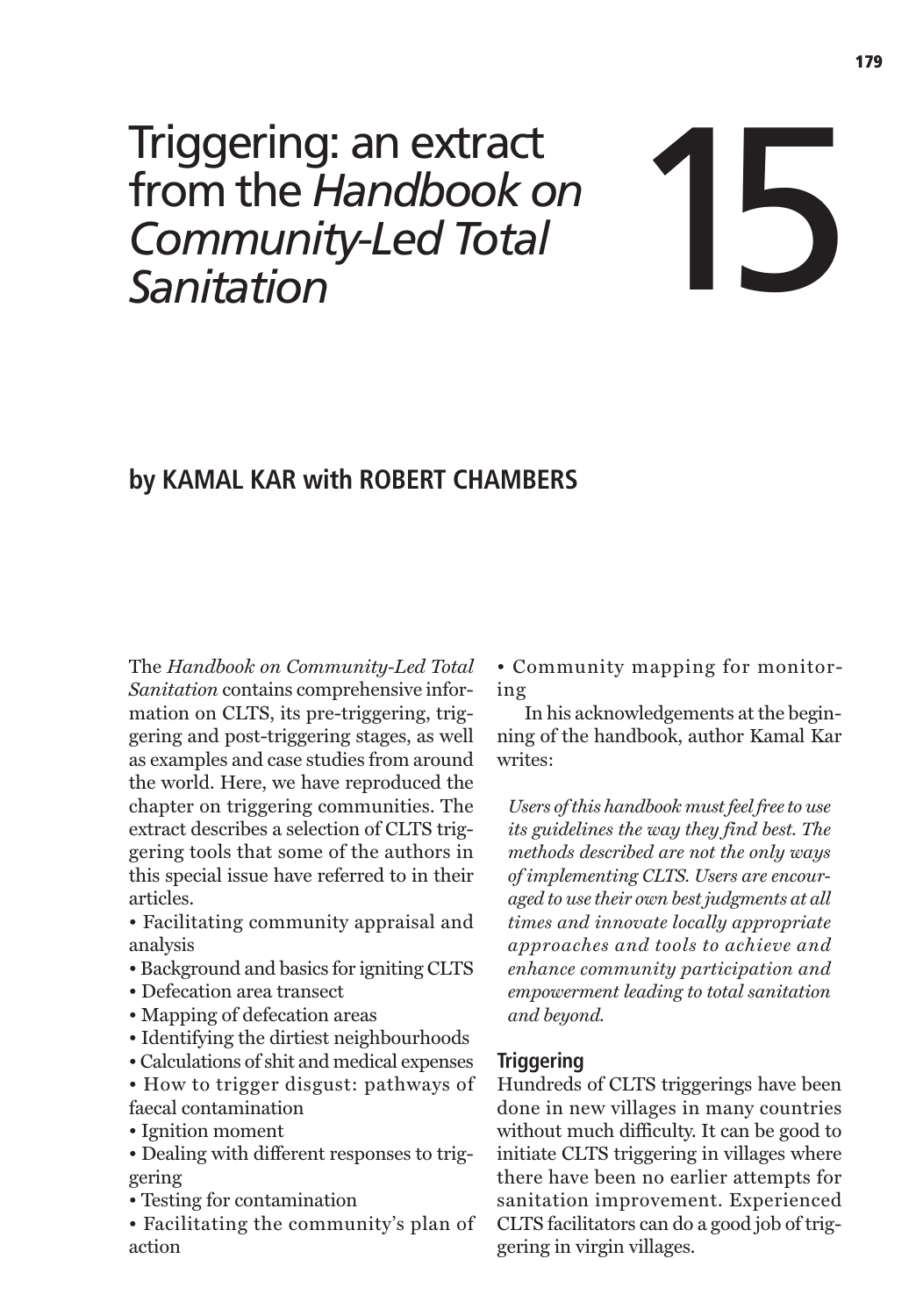

**Philip Otieno of Plan Kenya contaminating drinking water with shit before offering it to community members to drink during a hands-on CLTS training in Tanzania.**

# **Facilitating community appraisal and analysis: background and basics for igniting CLTS**

Triggering is based on stimulating a collective sense of disgust and shame among community members as they confront the crude facts about mass open defecation (OD) and its negative impacts on the entire community. The basic assumption is that no human being can stay unmoved once they have learnt that they are ingesting other people's shit. The goal of the facilitator is purely to help community members see for themselves that open defecation has disgusting consequences and creates an unpleasant environment. It is then up to community members to decide how to deal with the problem and to take action.

# **Background and basics for igniting CLTS**

Certain sections of the community will have reasons to want to change the status quo. For example:

• Families who do own toilets discover that they are just as prone to faecal-oral contamination due to the actions of those who don't. • Landless people are often criticised and abused for defecating on other people's

**Photo: Samuel Musyoki, Plan Kenya**

land. • Women and young girls suffer the most from the lack of privacy in open defecation, often having to do it only before dawn or after dark.

• Religious leaders realise the meaninglessness of wearing clean clothes as they are dirtied by flies that have been on human excreta.

The strong feelings of these different sections of the community are powerful drives to action to change a village to become open defecation free (ODF). They can be encouraged to form their own pressure groups to encourage others to change.

Though the sequence of methods is not important, starting with a transect walk often works well.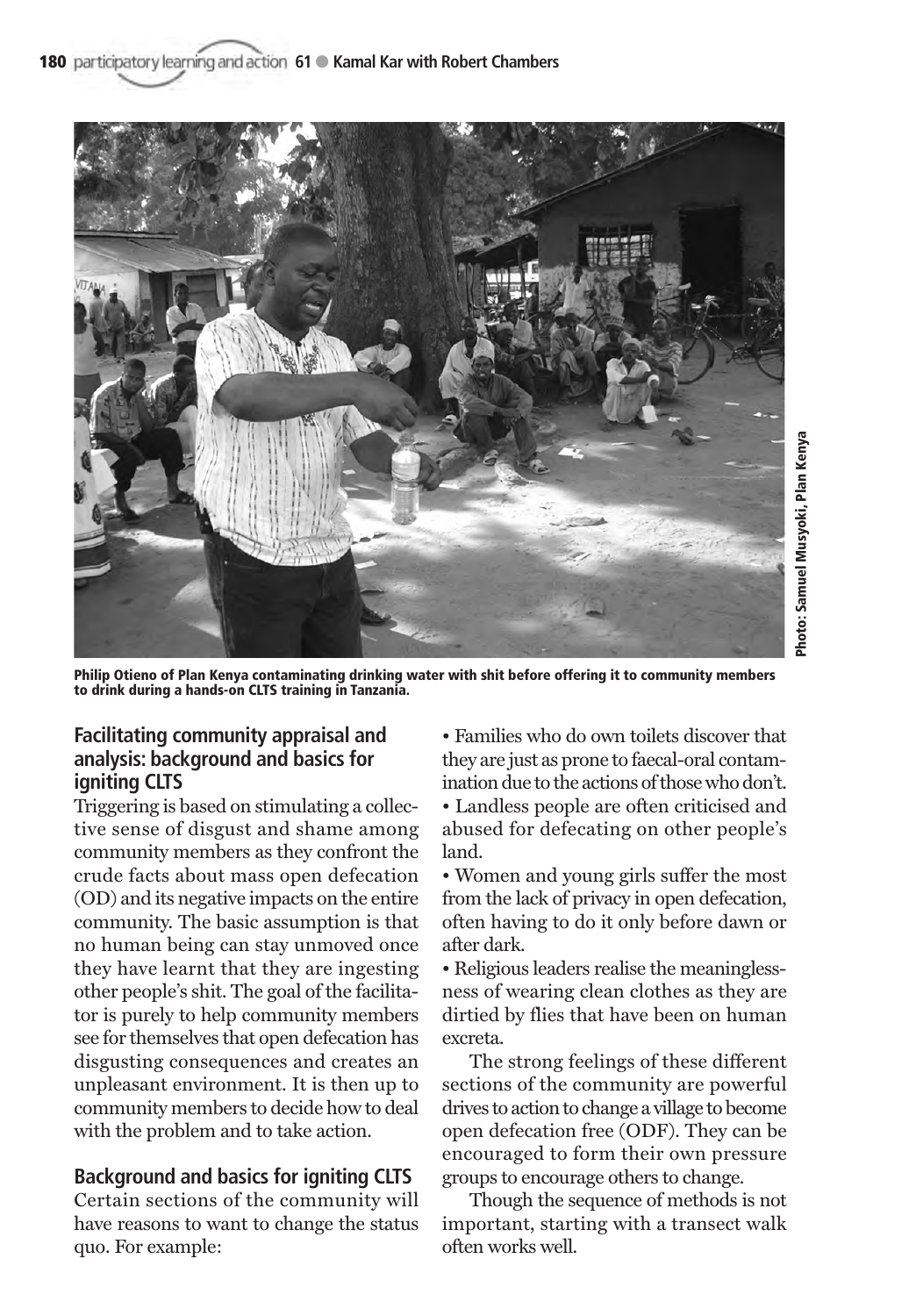# **Tip**

The key is the attitude and approach of the facilitator. It is also the skilfulness of the facilitator to clearly explain that this exercise is not an outsider's attempt to stop open defecation but for the insiders to analyse and take their own decisions. The decision to continue with open defecation and ingesting each other's shit by the insiders is also fine with the facilitators, but the name of the village would be added to the report about their new learning, if the insiders agree.

Feel free to innovate and try out new methods apart from those described below.



**Woman facilitator from Social Fund for Development (SFD) Sana'a, triggering CLTS with village women in Ibb Governorate in Yemen.** 



**Participation of women facilitators in each CLTS triggering team is essential in Yemen, Pakistan and other Muslim countries. If a conducive environment is ensured and triggering meetings are arranged indoors or in places where no men could see them, women participate spontaneously, express their views and initiate collective actions against open defecation (OD).**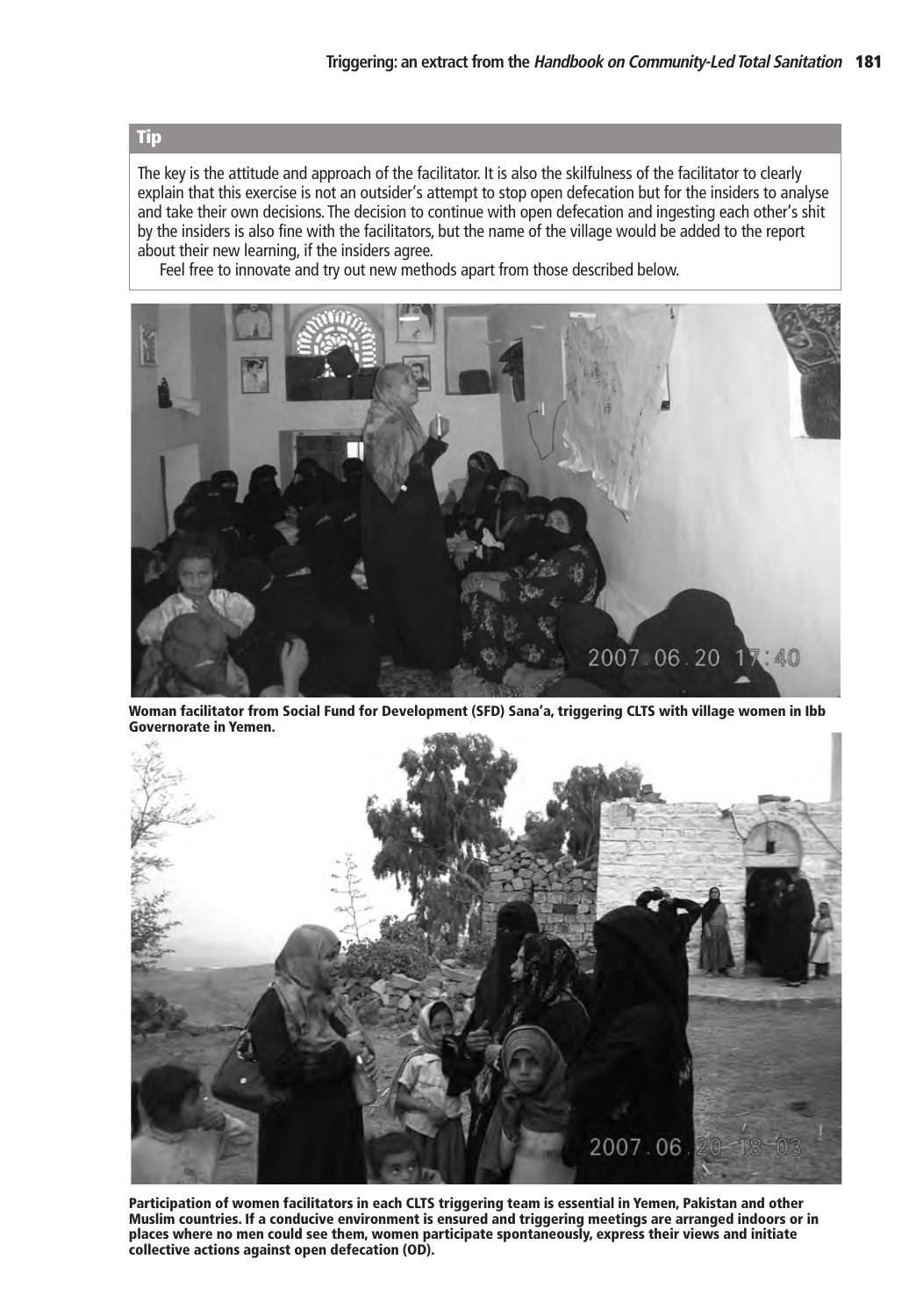# **KEY DOs**

#### **DO TAKE**

- Flip chart
- Coloured cards
- Scissors
- Masking tape
- Marker pens

• H2S bottles for testing water purity (faecal contamination and presence of salmonella and coliforms)**<sup>1</sup>**

• Camera

• Coloured powders with adequate amount of yellow powder (for marking defecation areas) if not locally available

• If some of these items are not available locally available materials like ash, sawdust, rice husk, chaff straw, leaves or grass can be used

# **DO HAVE WOMEN IN THE TEAM**

The team must include women facilitators. Where women are confined and cannot participate with men (as in Yemen and NWFP in Pakistan) two women facilitators are a bare minimum.

# **DO HAVE ROLES FOR THE TEAM**

These may include:

• Lead facilitator.

• Co-facilitator. There could be two co-facilitators where the lead facilitator does not speak the local language.

• Content and process recorders.

• One or more environment setters responsible for ensuring a conducive environment, including a suitable mapping place, assuring no chaos, no mobile phones, controlling gatekeepers, assuring that there is no lecturing, arranging women's, men's and children's groups, having energisers if needed…

• All the team are to watch for emergent natural leaders and encourage them to speak up and take a lead.

# **Approach**

**DO FACILITATE ANALYSIS** that ignites a sense of disgust and shame. The most important elements that ignite CLTS are disgust, embarrassment, a sense of uncleanliness, the impurity that is bad in many religions, and (especially for women) inconvenience due to lack of privacy. These often impel people to end OD and practice hygienic fixed-point defecation.

**DO ASK QUESTIONS.** There are many ways of helping to trigger disgust among community members without teaching or telling them anything. Be creative in the questions you ask (see e.g. Box 1). **DO INVOLVE CHILDREN** in the discussion and ask them do they like to defecate in the open? Do they think of that as a good or bad practice? If not good, what they will do to stop open defecation? Often children start processions shouting loud slogans against OD. Encourage these activities. They find it great fun.

**DO NOT LECTURE** or try to educate the community about the diseases caused by open defecation, flies as agents of contamination, or the need for handwashing at this stage.

**DO NOT ever** talk of any subsidy. Tell people clearly that you are not there to provide any subsidy or to suggest latrine models.

# **Getting started**

The usual advice for village work applies. Do not dress ostentatiously. Be friendly. Be relaxed. Don't rush. Be open and build rapport with those you meet. Be observant. Listen. Appreciate good things of the community – praising good things first makes it more acceptable to raise issues later that disgust and make people ashamed, and to ask the direct questions of CLTS triggering.

When you arrive at the village introduce yourself. Explain the purpose of your visit. If questioned, you may find it useful to tell the community that you and your team are studying the sanitation profile of villages in the district. You are trying to find out the number of villages where people are practising open defecation and know the effects of this practice.

There are many different ways of initiating a discussion on open defecation and village sanitation. You can often start discussion with a few community members during an informal walk through the village. You can start with just a few people who you meet on the way and ask them to walk with you behind the houses, in the bushes, near the river or other open places where people generally defecate. A small gathering in such odd places will soon attract others.

You can start to ask questions like: 'Is this the place where most people of your village shit? Where else? Whose shit is this?' Ask them to raise their hands if they have defecated in the open today and then suggest they go back to the spot where they defecated this morning and see if the shit is still there. Many will say that it is not there any more. If you ask them what could have happened, some will say that dogs and pigs have eaten them. Ask whose dogs? Ask when the dogs come back home, how do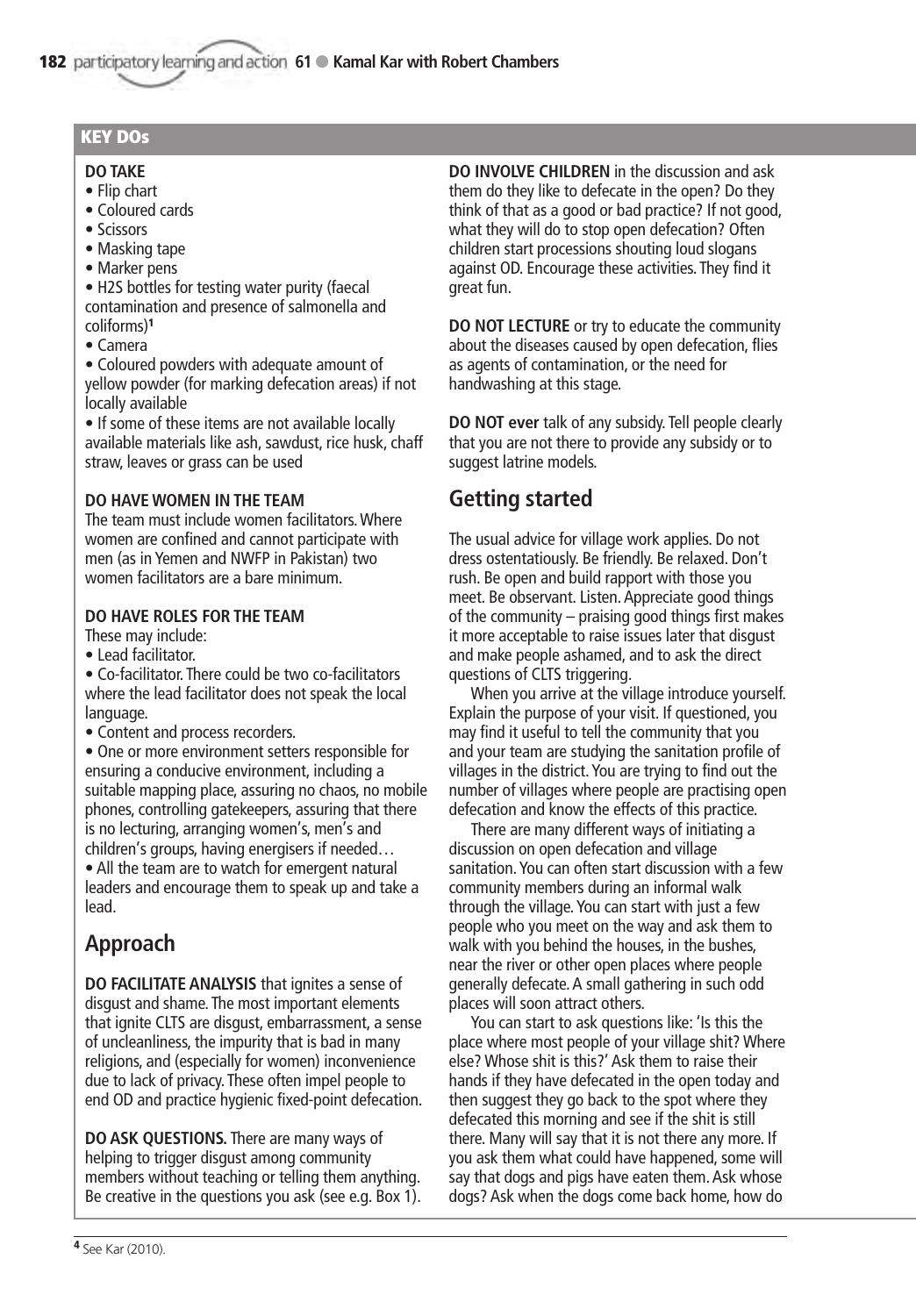

**The suitable places for open defecation are identified by the local communities during a defecation area transact. Members of local community of a village in Ibb Governorate in Yemen leading an OD transect team to show potential places frequented by people in the morning and evening.** 

they smell and do they lick members of the family or play with the children? Once their interest is aroused you can encourage them to call other members of the community together. You will also need to find a place where a large number of people can stand or sit and work.

Make sure that most people gather at the CLTS triggering site and most hamlets of the village are well represented. The following could be done:

• Ringing bell (was found effective in Kenema district of Sierra Leone).

• Announcement through the microphone of gurduara and temples (was found effective in Punjab and Haryana states in India).

• Inviting people through the public address system/microphone of the mosque is common in many countries.

• Send children to different directions of the village to announce the start.

• Transect walk before mapping is sometimes useful to attract people. As you walk along the village roads, lanes and bylanes, invite everyone you meet on the way. Talk to people who join you during the walk. Others will be interested to join as they see a stranger talking and walking with their friends and relatives.

**DO** convene and facilitate.

**DO** ask people what the local words for 'shit' and 'shitting' are, and then always use those terms.

**DO NOT** use nice, polite words but use people's own crude terms throughout.

**DO NOT** hesitate to use the raw terminology.

Once you have met and gained the interest of at least a good part of the community, the next stage is to convene a meeting. Ideally those who come will be women, men and children, and people from all groups within the community. The aim is to facilitate their comprehensive appraisal and analysis of habits and effects of defecation and sanitation practises in their community, using PRA (Participatory Rural Appraisal) tools and methods.

To get started, ask for a show of hands for questions like: 'Who has defecated in the open today?' and 'Have you seen or smelt human shit in your village today?'



**Within a short time the community took the team to a place far down the hill which was literally filthy and full of garbage, shit and plastics. This was also the main water collection point for the village. The place was right below the village mosque which had no toilet or wash place. People visited the mosque a number of times each day and many defecated and washed themselves before going to pray. Discussion on the spot acted as a very powerful trigger.**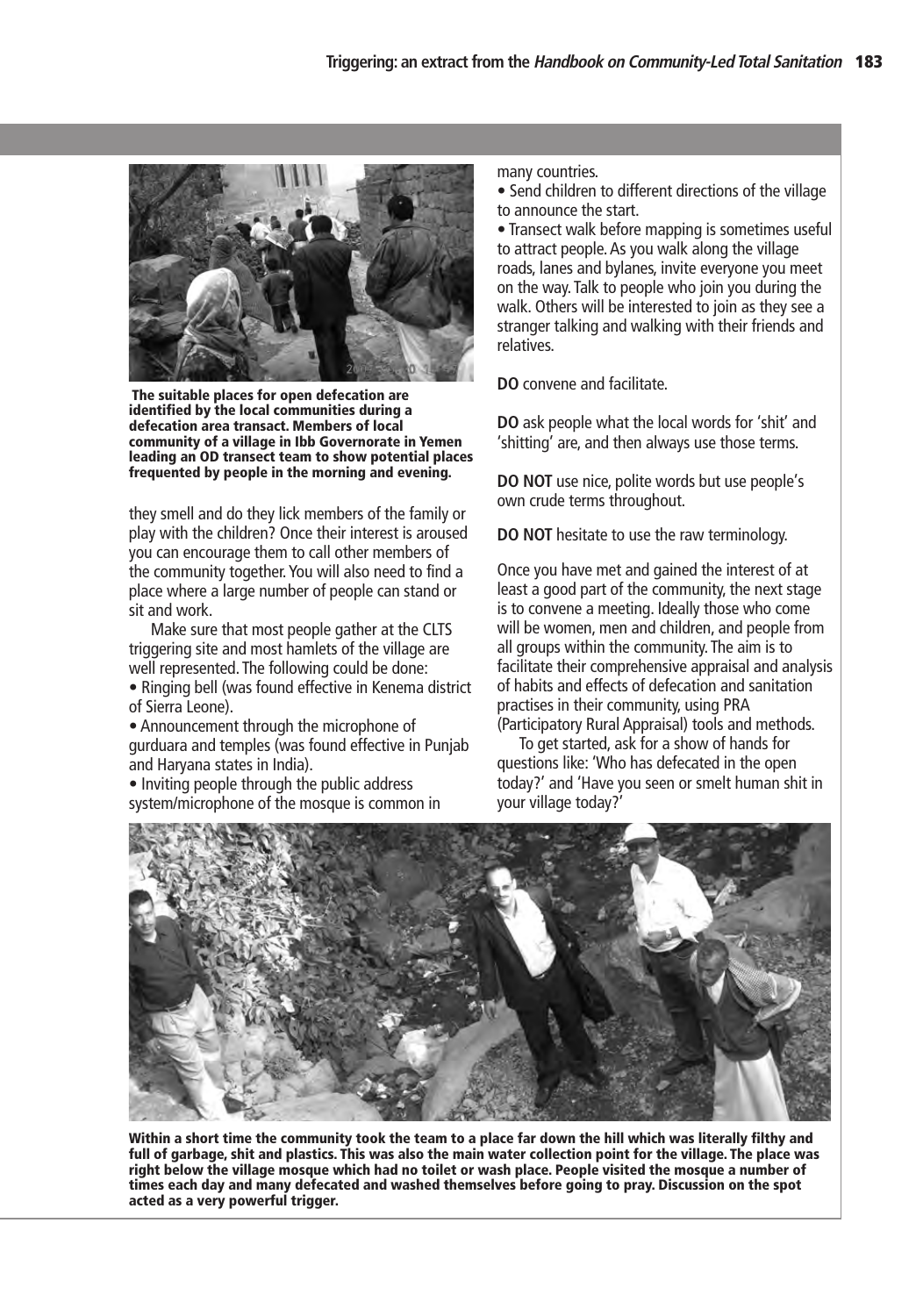#### **Box 1: Sample questions for raising disgust**

Questions that could be asked of a community during a defecation area transect walk:

- Who comes to shit here?
- Where do the women go?

• Which are the places used by the children? (However, a children's group should be facilitated separately and they take their facilitators and others to places which they use for open defecation).

• Whose shit is this?

• Indicate two or three different heaps of shit, ask if they see any difference in shapes, colour, form-viscosity, etc. What do they think the reasons could be for such differences (e.g. diarrhoea, dysentery, cholera, indigestion etc.)?

• Pointing to a fresh shit, ask if they could see any living things on it (e.g. flies, maggots, insects, mosquitoes, dung beetles, etc.)?

• If you find some covering their noses or spitting in disgust, ask why they were doing that? Do they do the same whenever they visit the sites everyday?

• Ask how far the flies can go, and if they visit their homes carrying shit?

• Tease them by suggesting they should probably not worry much because the flies they see on shit are different from those that sit on their food (they might not agree with your suggestion and they will say that those are the same flies that carry shit to home).

- Ask if more flies sit on liquid shit or solid shit, dry or wet shit?
- Ask which shit dries up earlier, normal faeces or faeces from someone with diarrhoea? Which are more watery?
- Ask which ones attract more flies (dry or watery/semi-solid shit)?
- Ask if the contamination from a liquid diarrhoea shit spreads faster or whether normal semi-solid shit spreads faster?
- Finally, ask if they enjoy living in such environment?

Ask any other questions you think might raise disgust amongst them. Innovate locally.

See also Chimhowa (this issue)

# **Defecation area transect**

Transect walks are the single most important motivating tool. The embarrassment experienced during this 'walk of disgust' can result in an immediate desire to stop open defecation and get rid of these areas. Even though everyone sees the dirt and shit every day, they only seem to awaken to the problem when forced by outsiders to look at and analyse the situation in detail. A transect walk involves walking with community members through the village from one side to the other, observing, asking questions and listening. During a transect walk for CLTS you could locate the areas of open defecation and visit the different types of latrines along the way.

• Try to understand with the community what constitutes an 'unhygienic' latrine.

• Visit latrines which are not covered or where the faeces are draining out in the open.



**Children know all the locations of OD very well. Village children in Ibb Governorate, Yemen on a defecation area transect walk.**

• Flash a torch through the hole of open pit latrines and ask some people to look inside and say what they see.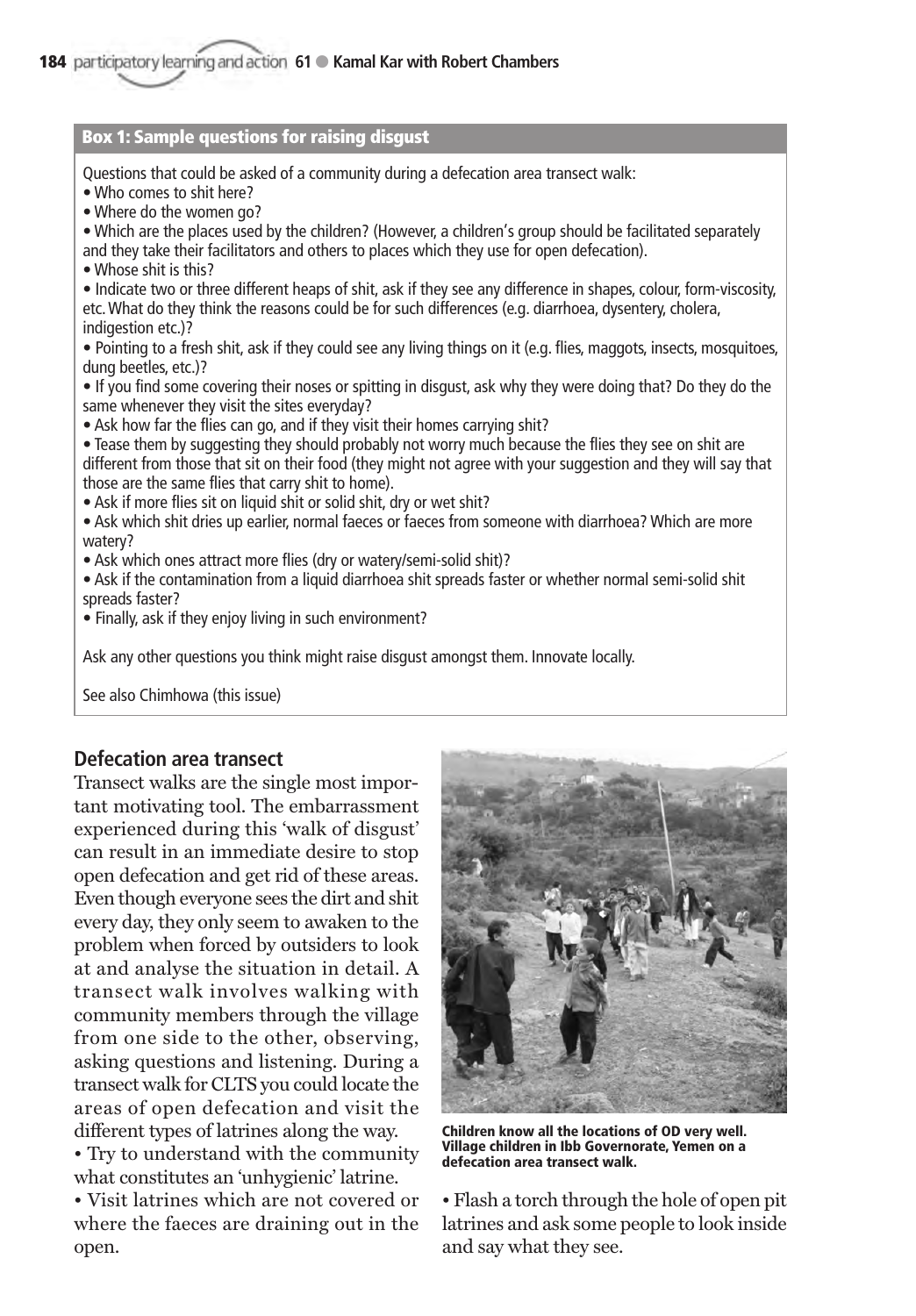#### **Tips**

On the transect walk:

• Ask questions such as which families use which areas for defecation, where women go, and what happens during emergency defecation at night or during high incidences of diarrhoea. Sometimes people point out whose shit it is.

 $\bullet$  Do not avoid the defecation areas, but rather spend as much time there as possible in them, asking questions, while people inhale the smell of their shit and feel uncomfortable at having brought an outsider there. This will help to trigger the sense of disgust and shame that will make them want to do something to change. If no shit is visible, this may be because of so much diarrhoea which simply soaks in or which rain washes away.

• Draw attention to the flies on the shit, and the chickens pecking and eating the shit. Ask how often there are flies on their, or their children's, food, and whether they like to eat this kind of local chicken.

• Look out for solid and liquid shit, and ask why not all the shit has shape and form. Often the liquid is closer to the dwellings where children and adults are more likely to be infected.

# **A triggering in Himachal Pradesh**

In one triggering, in a village in Himachal Pradesh, people wanted to conceal their practices and said there was no OD. When asked to raise their hands if they practised OD, no hands were raised. They were then asked to close their eyes and think about their children. They were also asked to reflect if anyone thought OD harmed their children. They were asked again whether they thought there was OD in their village. If so they were told to raise their hands. Thirty out of 50 did so.

#### **Source: Shashi Bhushan Pandey, Knowledge Links**

• Ask if flies were being produced inside the pit and if it was it safe to leave the pit open.

The key is standing in the open defecation (OD) area, inhaling the unpleasant smell and taking in the unpleasant sight of shit lying all over the place. If people try to move you on, insist on staying there despite their embarrassment. Experiencing the disgusting sight and smell in this new collective way, accompanied by a visitor to the community, is a key trigger for mobilisation.

#### **Drivers and their helpers can help triggering**

In a village in Himachal Pradesh, the community claimed that they were open defecation free (ODF), although OD was a common practice. The driver's young helper was briefed by a facilitator to say that he urgently needed to relieve himself. He then asked a villager for an open place where he could defecate. One villager quietly indicated a spot and asked the helper to go there. He urged the driver not to disclose it to anyone. The helper went, saw the place full of shit, and tipped off the facilitator. The facilitator led the transect walk to the area. Only a young woman agreed to accompany him while others declined. She was newly wed and had come to the village a week before. She was horrified at what she saw – heaps of accumulated shit in a vertical-sided gully – and vomited with disgust. Water flowing close to the shit was being pumped up to a tank for gravity distribution. She said she would ask all girls marrying into the village to insist on a toilet, and challenged the community over trying to hide this from outsiders.

**Source: JP Shukla, Knowledge Links**



**Walking through the bush to find the stuff! Rural community near Awassa, Ethiopia leading an OD transect team.**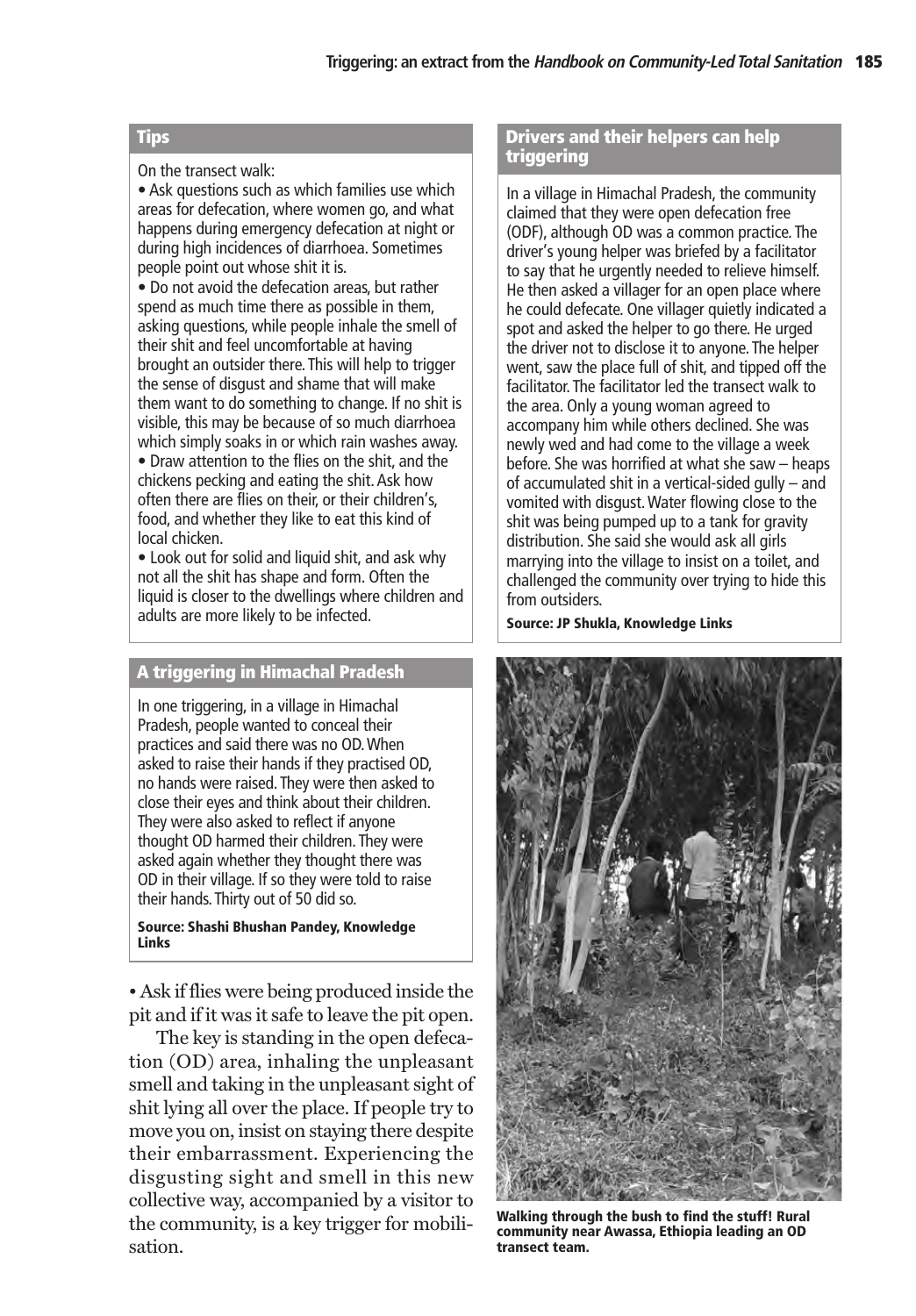# **A triggering in Mardan, NWFP Pakistan**

In a village in Mardan, NWFP Pakistan, a defecation area transect group discovered plenty of semi-solid and liquid shit scattered very close to the dwelling houses. One of the members of the community who was walking the transect concluded that the incidence of diarrhoea was very high and that as a result the children and men could not go far to defecate and had squatted near the houses as an emergency. This clearly indicated that more than half the population was suffering from clinical and subclinical levels of diarrhoeal disease.

# **Mapping of defecation areas transect walk**

Facilitate the community to make a simple map on the ground showing households, resources, defecation areas, water points and problems, to stimulate discussion. Ask them to choose a suitable large open area for this. The mapping gets all community members involved in a practical and visual analysis of the community sanitation situation.

In the mapping exercise, all households should be invited to locate their dwellings on the map, for example by marking the ground, or locating with a leaf or stone, and to show whether they have a latrine or not. The areas of open defecation (OD) can be shown with a coloured powder, and lines drawn to connect them to the households that visit them.

The map can be used to highlight many things. Draw attention to how far some people have to walk to defecate and at what times of day. Are there any safety issues? Ask people to trace the flow of shit from places of open defecation to ponds and other water bodies, resulting in their contamination.

# **Facilitating mapping to be focused, fast and fun**

Sometimes an ideal mapping exercise takes a long time. When people get involved in mapping their village, they tend to go into



**Rural Community in Hetauda, Nepal used coloured cards to indicate locations of better off, medium and poor households. The cards on the left-hand side indicating poor households are clustered around the fringes and outer margins of the village. Better-off families visit these areas every morning to defecate in the open. For the first time the poor/lower caste realised why their neighbourhood was dirty and filthy. They also realised why people of higher caste visit areas where many households raise pigs in free range. The poor warned the better-off to stop OD in their neighbourhood from the next morning or else face consequences…**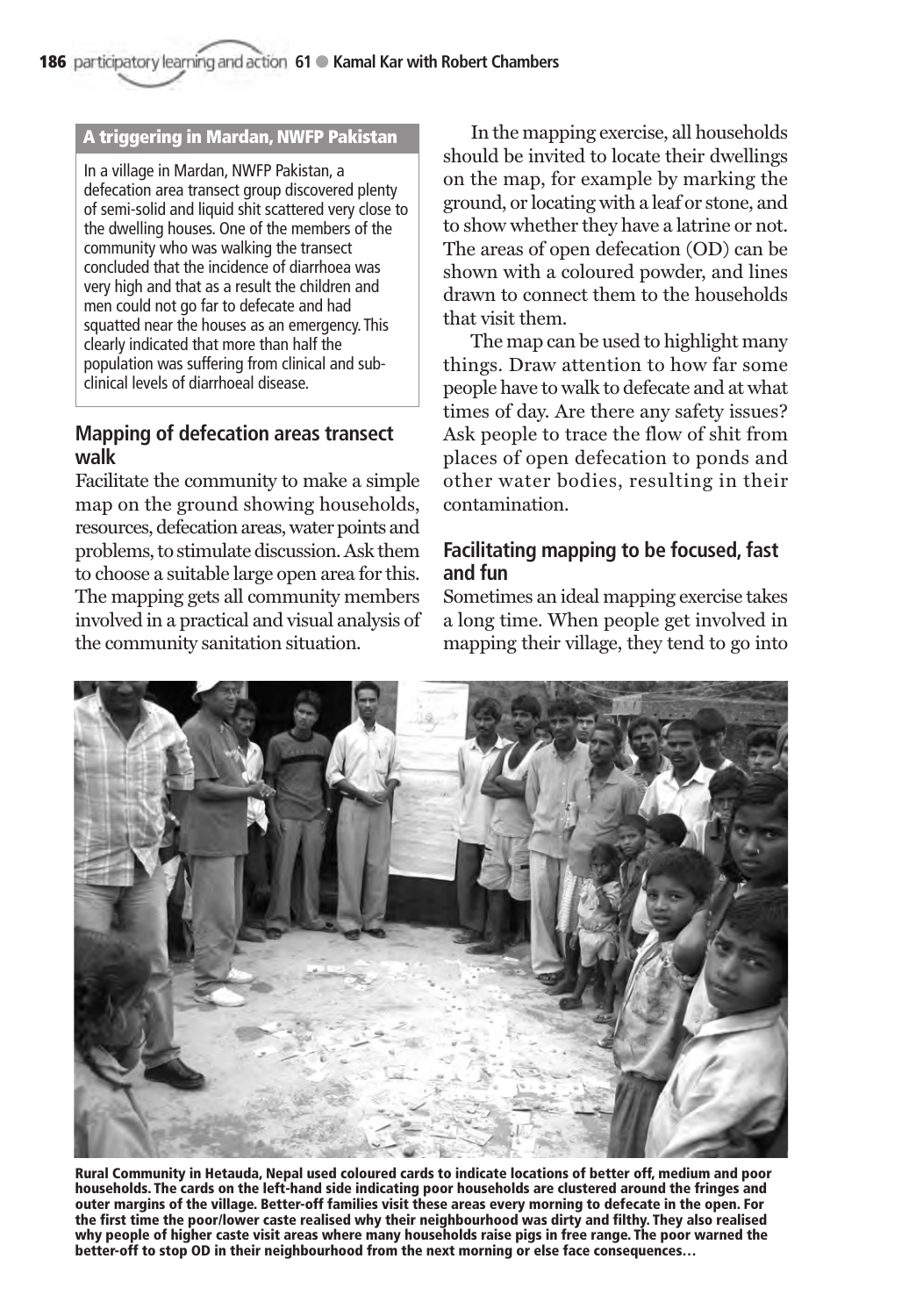

**Women in villages in Ethiopia and Tanzania engaged in defecation area mapping including the places of emergency defecation. The amount of medical expenses for treatment of diarrhoea, dysentery etc. is also written on the cards against each household.** 



**As the CLTS facilitators asked about areas of emergency defecation and defecation at work, the size of the village map extended far beyond the boundary which was made initially. This revealed new realities of defecation in Samba (an agricultural farm).** 



**An exclusive mapping exercise with children is in progress in Shebadino village near Awassa in SSNP region in Ethiopia. This triggered CLTS that was primarily led by children and very powerful child natural leaders emerged from the exercise.** 



**Mapping in progress in a village in Ibb Governorate, Yemen. In a well facilitated CLTS triggering process, many people work on the map together and indicate their households, areas of open defecation and calculate the amount of shit produced by the respective households.**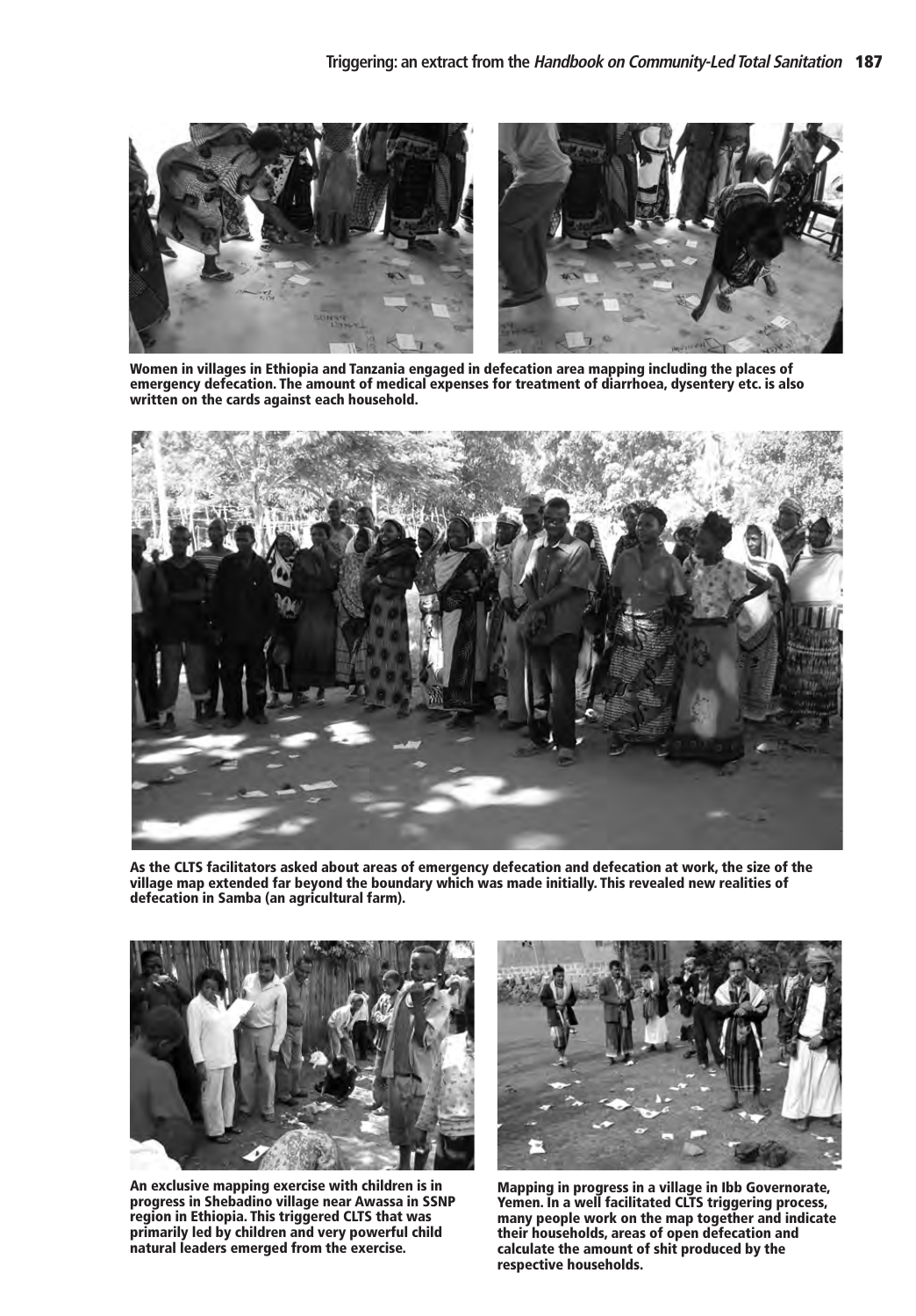finer details for each household, like the number of men, women and children in the family, each lane and bylane and so on. Often detailed information related to demography, socio-political aspects, infrastructure and institutions may not be necessary for triggering CLTS. One should be careful about time management. Time spent at the early stage eliciting unnecessary information might create a serious time crisis at the most crucial stage of ignition.

In order to trigger CLTS in a fairly reasonable time (within 3–4 hours) I have tried out a much quicker methodology for participatory mapping of defecation areas. This could be accomplished in half an hour to an hour's time depending upon the number of households in the village.

# Quicker methodology

• Ask villagers to come and stand around a large open space (preferably the space should be clean and dry with no rubble, stones or grass).

• A few volunteers are invited to draw a quick outline boundary of the village using sticks, branches, coloured powder etc. In some Bolivian villages up on the Andes, women quickly used woollen thread from a knitting ball (which they generally carry on them) to demarcate the boundary of the village on the grass (see picture opposite). • Ask someone to indicate only a couple of important landmarks inside the boundary (such as schools, main road crossings, places of worship etc.).

• Now ask someone to step inside the map and indicate the place where they are all standing (today's gathering).

• Identify a young boy or girl and ask him or her to step in and indicate his or her house.

• Ask the gathering if s/he did it correctly. If correct, ask everyone to give him/her a thunderous clap. All these help everyone to get orientated with the map.

Next, very clearly explain the following to everyone:

• Only one member from each family

should pick up a card (heaps of card should be kept outside the map) and walk inside the map and stand exactly on the spot where his/her house is located.

• Allow some time for the people to settle down on the map properly.

• Now ask them to write down the name of the head of the family on that card and place it on the location of the house (near his/her feet where he/she was standing).

• Tell them that these cards represent their houses. Now ask them to draw a line from their respective houses to the place where they go to defecate. Tell them to use chalks to draw lines on the ground connecting their houses to OD places. At this point there will be lots of laughter and fun. Allow it to happen. Remember you should not hand out cards or chalks one by one to the community. Keep these materials in a corner of the map and ask them to go and collect them. Encourage a lot of movement and fun creativity.

• Indicate to the plastic/paper bag containing the yellow powder and tell them to pick up and use it to show the respective places of open defecation, indicating their shit. Tell them to spread more yellow powder where there is more shit and less vice versa. There will be much more laughter at this stage. Remember not to bring the bag of yellow powder from person to person. Let them do it all. You will notice a big rush to pick up a handful of the yellow powder. At this point children will pour yellow powder in places previously unknown to many parents.

• Allow time for this to be completed.

• Now ask everyone to come back and stand on their house positions again. Ask them where do they go for emergency defecation? Meaning during rains, in the middle of the night, at times of severe diarrhoea or when sick and so on. Ask them to pick up yellow powder and put some on these spots of emergency defecation. You will find another round of laughter as people add additional heaps of yellow powder around their homestead. People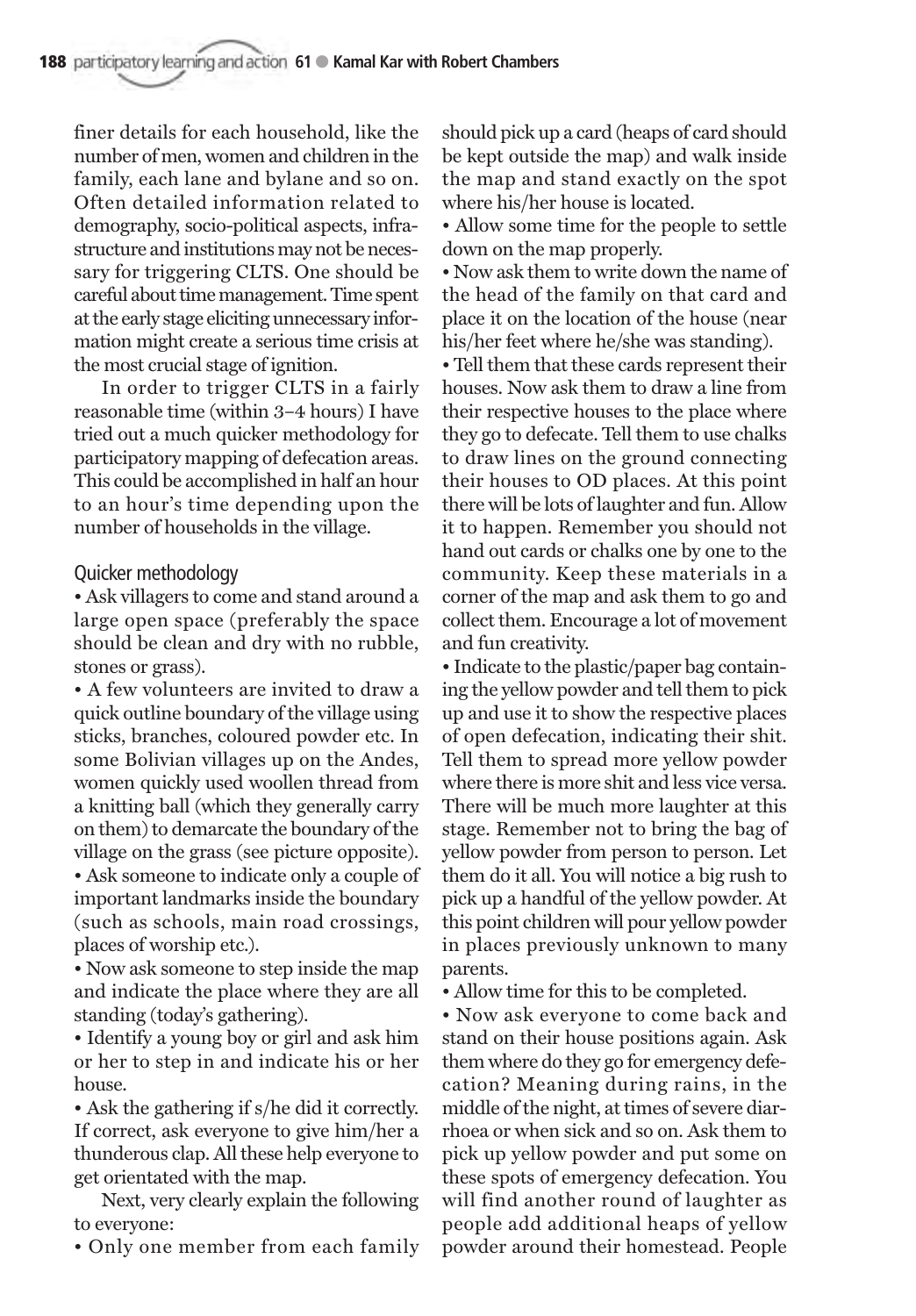

**Women in an Andean village in Bolivia mapping their defecation areas: 'Who shits where?'**

might say that during an emergency they go behind the house of their neighbour and similarly his neighbour comes to shit behind his kitchen garden. Everyone will notice that the map is gradually turning yellow. You can ask them whether the entire village seems to be full of shit.

• You can also do the calculation of shit by households on the same map and identify the family that contributes the maximum amount of shit to the village environment everyday. Ask everyone to give a big clap to congratulate him/her.

• Ask them to step outside the map without disturbing the cards. Thus a household map is created.

**Option:** Put coloured cards on the ground. The colours can represent wellbeing or wealth categories, usually rich, middle and poor and sometimes very poor. Ask people to pick up their colour, add their household name, and put on the map. This often shows the poorer living on edge of the community near the defecation areas, and indicates that the better-off defecate near houses of the poor.

**Do not** commit the mistake of domi-

# **Tips**

• A map made on the ground can be transferred onto paper, illustrating households who have latrines and those who do not, and can then be used for monitoring (see below).

- You don't need many resources to make a map.
- Encourage participants to use leaves, seeds, sticks or other easily available materials to represent different things. Be sparse, not sparing in your instructions. Encourage creativity and make it fun.
- Colour coding if used should be very quick. Do not allow it to drag on.
- If you have yellow powder that represents OD areas, smear some on your hand, and ask people to shake hands with you. Then ask them what is transferred to their hands.
- 'Interview the map'. This means asking questions and probing the meaning and implications of what has been shown. The map is a means to better community understanding of the sanitation situation, not an end in itself.

nating in a subtle manner e.g. distributing cards or markers one by one to the members of the community instead of keeping them somewhere in the middle and asking them to pick the cards or markers up.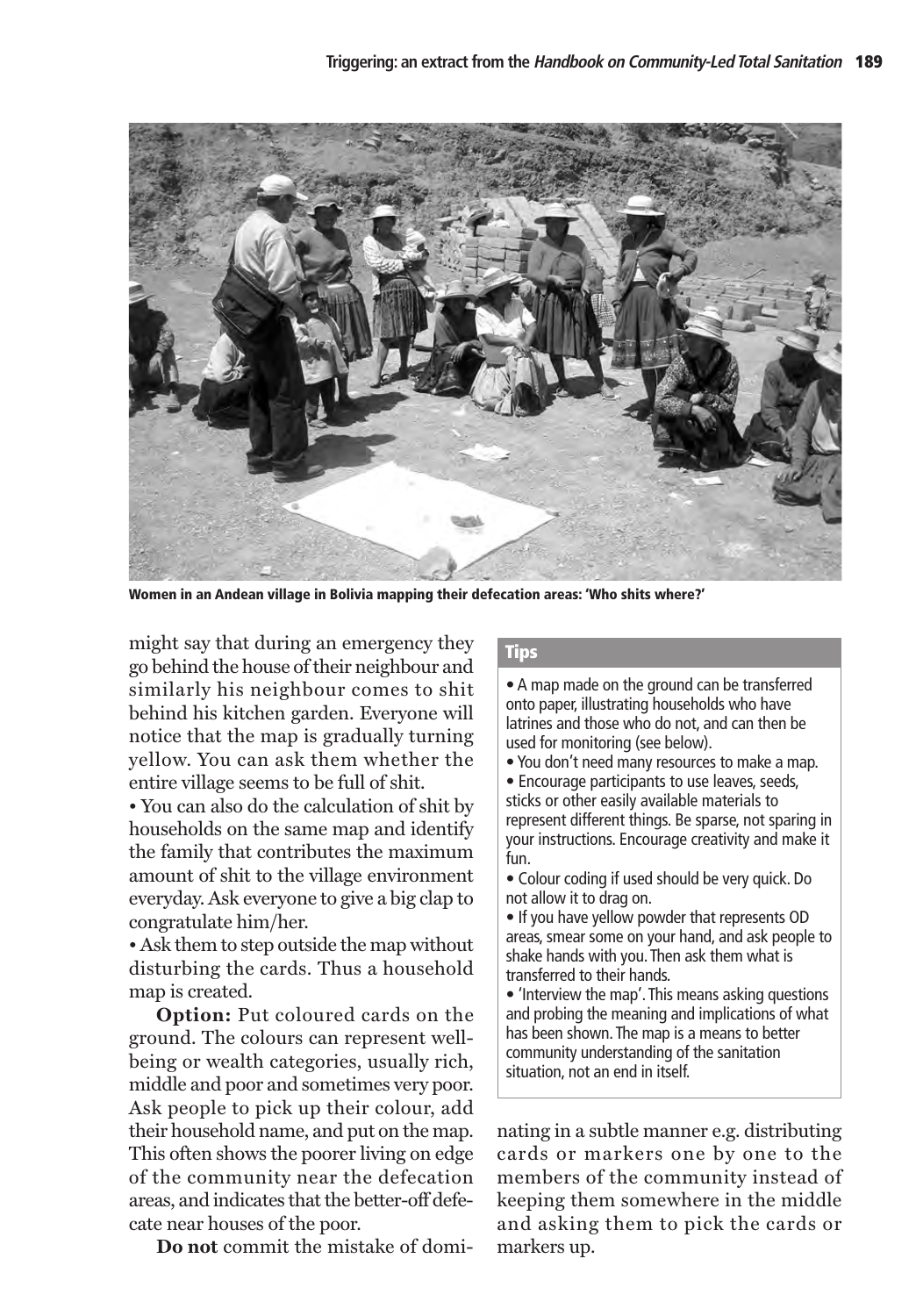

**Women in a Bolivian village using woollen thread to draw a village map on the ground and show areas of OD.**



**Yellow powder on the map shows defecation areas. As the CLTS triggering process moves on and the community indicates areas of emergency defecation, yellow patches on the map spread and increase. Anxious members of a community look on in a village in Bolivia. Be alert for capturing spontaneous comments of disgust and individuals wanting to stop all these.**

# **Identifying the dirtiest neighbourhoods**

During the mapping exercise, ask the community to stand in small groups according to their respective neighbourhoods. Ask them to discuss among themselves which is the dirtiest neighbourhood of their village, the second dirtiest and so on, and to note these on a piece of paper. Collect and read out the papers. In most cases you will find that all groups identify the same one or two neighbourhoods as the dirtiest.

Then ask the groups to note down where they go to defecate. Through this exercise people of the dirtiest neighbourhood realise, maybe for the first time, that others are defecating in their areas and are also labelling them as the dirtiest neighbourhood. This discovery usually triggers immediate action to stop strangers from coming into their areas to defecate. After this realisation, the poorer and lower status people in many villages prove to be the most active and fastest initiators of CLTS.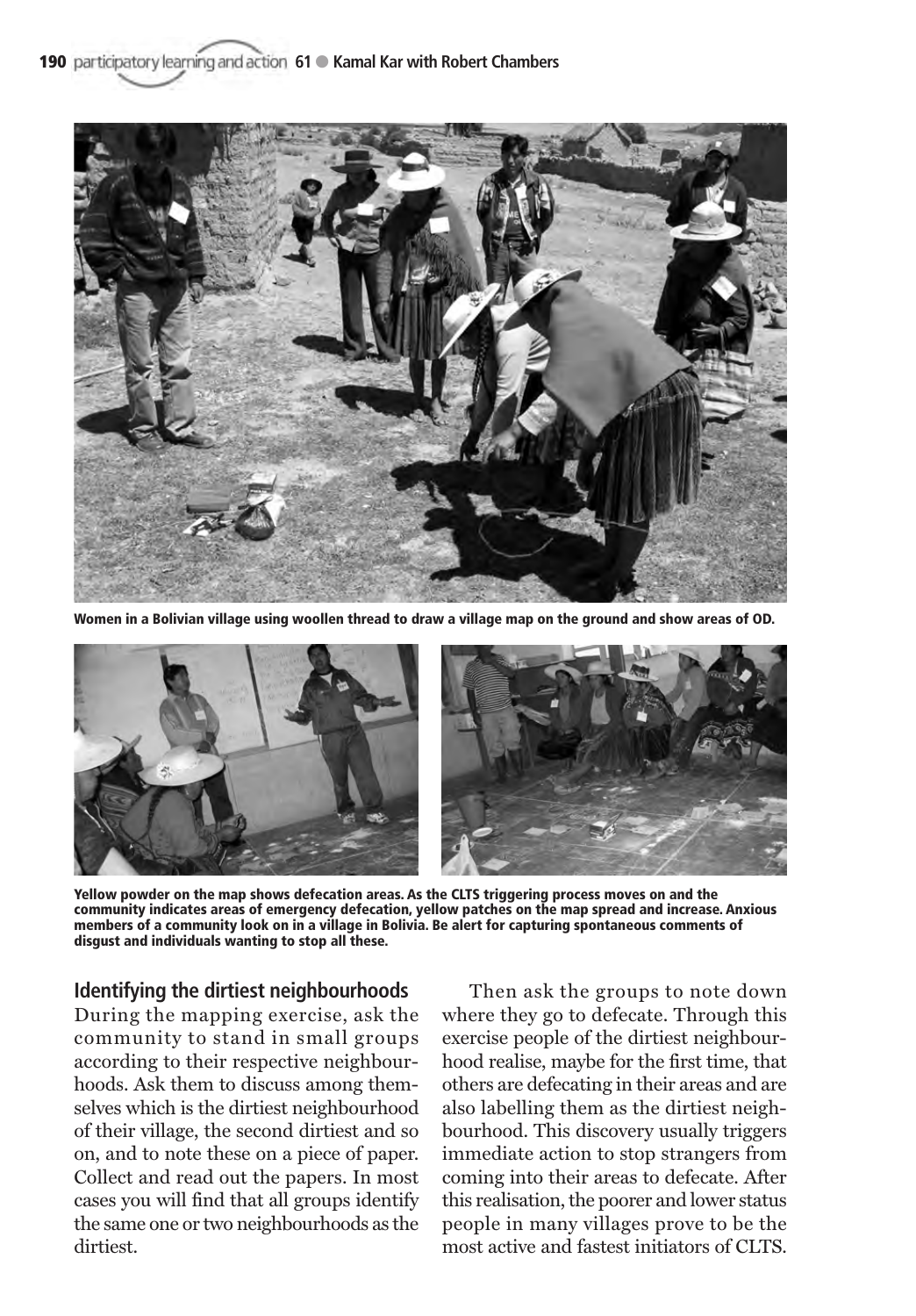

**Calculation of household shit production is in progress, in a village in Yemen. Analysing the defecation area map along with the calculation of shit per household and faecal-oral transmission routes together with the community is extremely crucial.** 

They also benefit most from saving money spent on treatment of diarrhoea and other diseases.

# **Calculations of shit and medical expenses**

Calculating the amount of faeces produced can help to illustrate the magnitude of the sanitation problem. How much human excreta is being generated by each individual or household per day? Households can use their own methods and local measures for calculating how much they are adding to the problem.

The sum of the households then can be added up to produce a figure for the whole community. A daily figure can be multiplied to know how much shit is produced per week, per month or per year. The quantities can add up to a matter of tonnes which may surprise the community.

• Ask which household produces most, and ask everyone to clap and congratulate the family for contributing the most shit to the village.

• Similarly identify the second, third and so on and appreciate their contributions.

• Identify the family that produces the least. Ask them why they produce so little shit? Ask them to eat more and shit more. All this generates a lot of fun but silently the fact emerges clearly.

• Ask people how much they spend on health treatment.

• Stand around the map. Environment setters make the crowd quiet.

• Point out the cards and ask them how much they spend for treatment and medicine for diarrhoea, dysentery, cholera and other OD-related diseases they identified.

• Ask whether they wish to calculate by month or each year, and then to write the amount on their household card only using markers.

• As with calculation of faeces, ask which family spends most.

• Point it out if they live close to the defecation area or in the dirtiest neighbourhood. Are they poor or rich? Who suffers most – rich, medium or poor?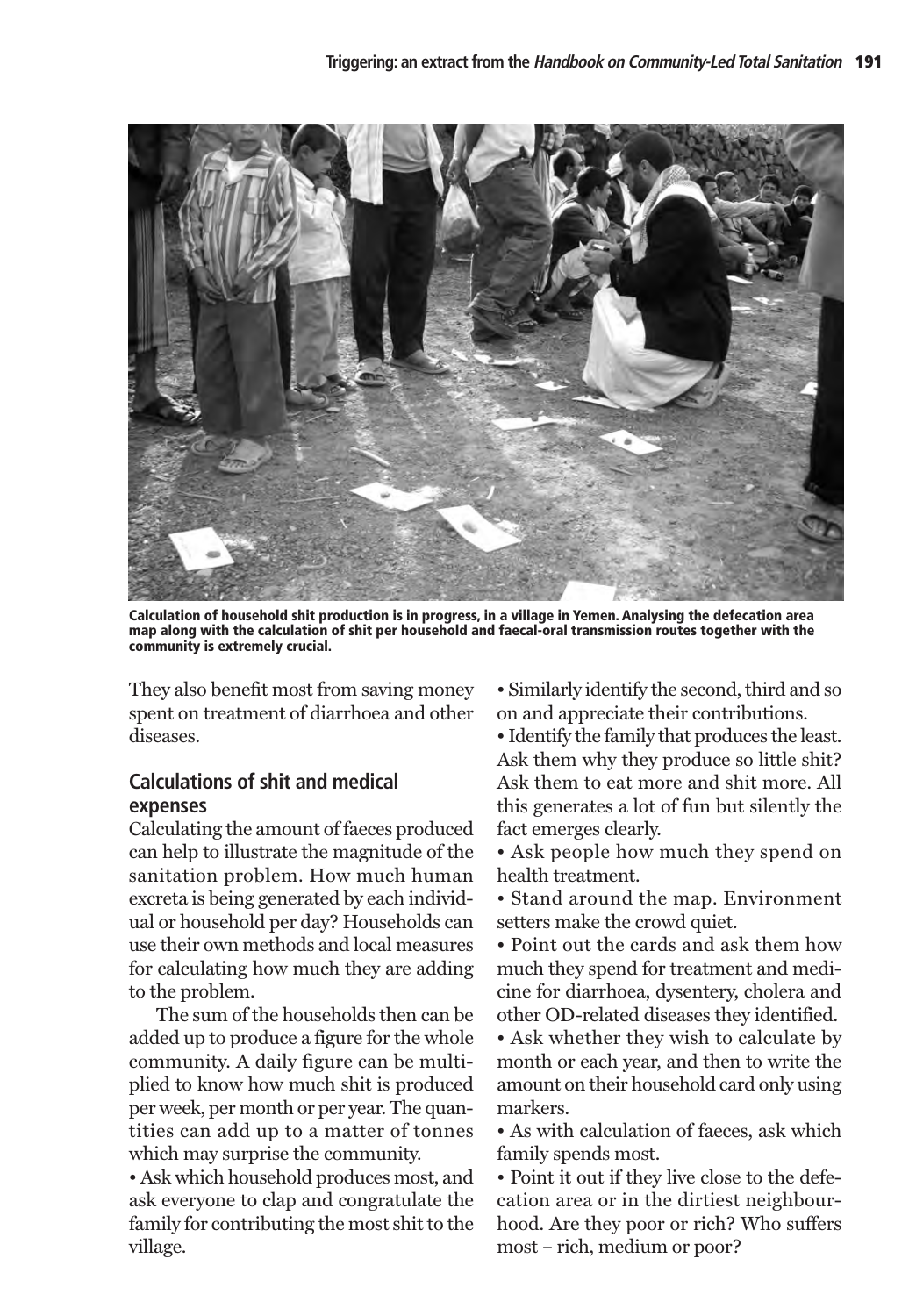

**In a well facilitated CLTS triggering, villagers in Tanzania are calculating household shit. The ignition point is often reached while communities are doing this.**

• Put up a flip chart and ask them to calculate how much the whole community spends in a month, a year, and then over ten years. Put this chart next to the calculation of amounts of shit by month, year and ten years.

• Tell them they are really well off to be able to spend so much. Ask if any poor families had to borrow money for emergency treatment of diarrhoea for any family member? If so, what was the amount? From whom and where? Was it easy to borrow money and repay it? Who lends money for emergency treatment and at what rate of interest? NGOs, middle men?

• **Never suggest that they stop open defecation or construct toilets. You are not supposed to suggest or prescribe.** 

# **How to trigger disgust: pathways of faecal contamination**

From open shit to open mouth

Ask where all that shit goes. As people answer that it is washed away in the rain, or enters the soil, draw a picture of a lump of shit and put it on the ground. Put cards and markers near it. Ask people to pick up the cards and draw or write the different agents or pathways which bring shit into the home.

For example:

- Flies
- Rainwater
- Wind



**A community in a village in Mardan, NWFP, Pakistan raised their hands in total agreement to stop OD.**



**The 'shit, bread and flies' demonstration, Tororo, Uganda.** 

- Hoofs of domestic animals
- Chickens that eat shit and have it on their feet and wings
- Dogs that eat shit or have it on their paws or bodies

• Shit-smeared ropes (for example, used for tethering animals)

- Bicycle tyres
- Shoes
- Children's toys, e.g. footballs
- Wind-blown waste plastic
- Contaminated water

Then ask how the shit then gets into the mouth. For example:

- Hands, fingernails
- Flies on food

• Fruit and vegetables that have fallen on or been in contact with shit and not been washed

• Utensils washed in contaminated water

• Dogs licking people

You should never suggest the pathway of contamination. Let people discuss, identify, draw/write.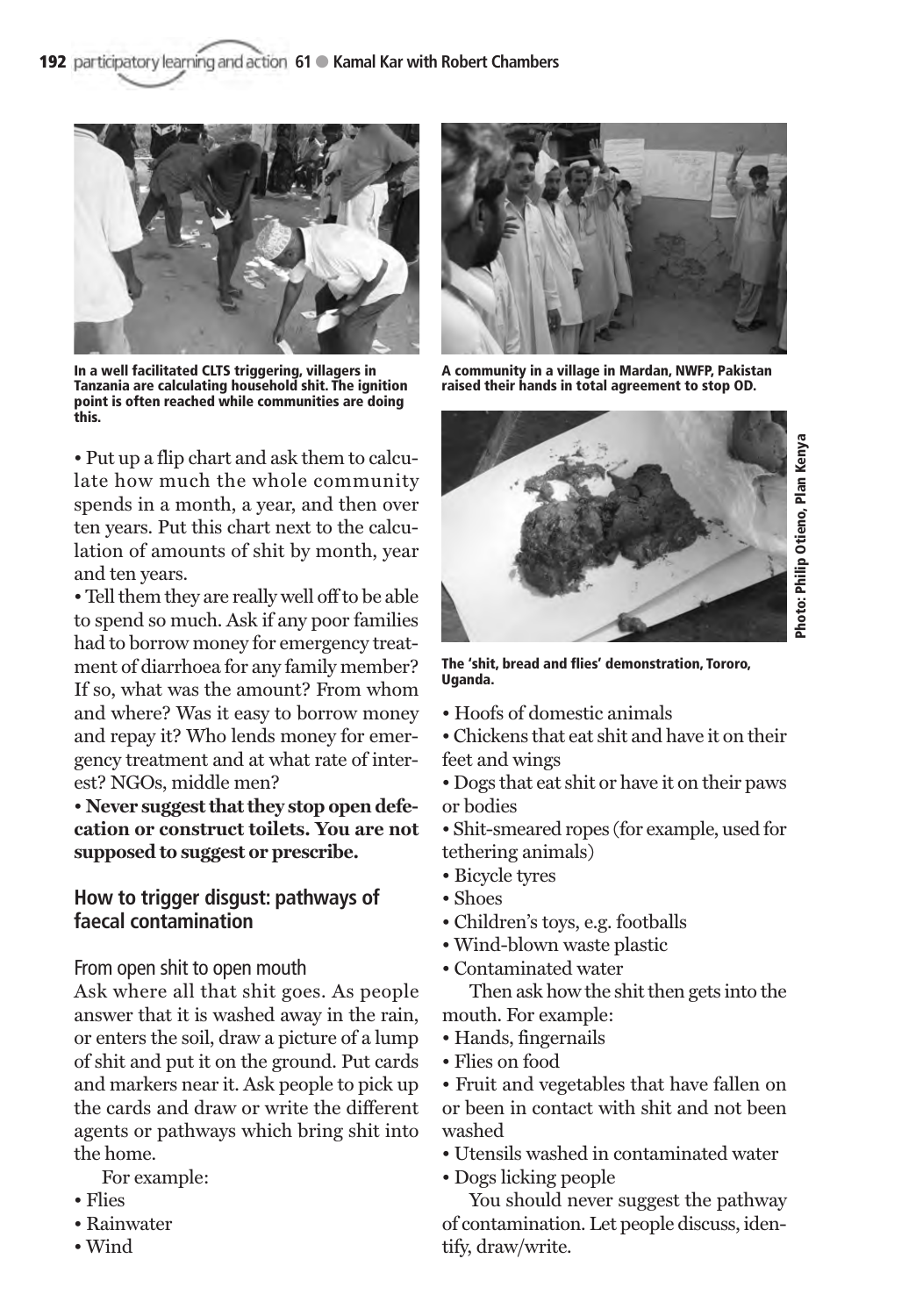The glass of water!

• Then ask for a glass of drinking water. When the glass of water is brought, offer it to someone and ask if they could drink it. If they say yes, then ask others until everyone agrees that they could drink the water.

• Next, pull a hair from your head and ask what is in your hand. Ask if they can see it. Then touch it on some shit on the ground so that all can see. Now dip the hair in the glass of water and ask if they can see anything in the glass of water.

• Next, offer the glass of water to anyone standing near to you and ask them to drink it. Immediately they will refuse. Pass the glass on to others and ask if they could drink. No one will want to drink that water. Ask why they refuse it. They will answer that it contains shit.

• Now ask how many legs a fly has. They might tell you the correct answer. If not, inform them it has six legs and they are all serrated. Ask if flies could pick up more or less shit than your hair could. The answer should be 'more'.

• Now ask them what happens when flies sit on their or their children's food and plate: what are they bringing with them from places where open defecation is practiced? • Finally ask them what they are eating with their food.

When someone says that they are eating one another's shit, bring them to the front to tell everyone.

• The bottom line is: everyone in the village is ingesting each others' shit. Once one of the communities has said this publicly, you can repeat it from time to time. Do not say it before they do. It has to be what they have said as a result of their analysis, not what you have come to tell them.

• Ask them to try to calculate the amount of shit ingested every day. Ask how they feel about ingesting each others' shit because of open defecation? Don't suggest anything at this point. Just leave the thought with them for now, and remind them of it when you summarise at the end of the community analysis.



**The ignition moment! Miguel Pimentel, an experienced facilitator of Plan Bolivia offering a glass of shit-contaminated water to a woman who is seen covering her mouth and nose in disgust. The horrific realisation of the fact that everyone has been eating each other's shit is the bottom line. These are very critical moments which hasten the triggering process.**

#### **Ignition moment**

Be very alert for the ignition moment. It is the moment of collective realisation that due to open defecation all are ingesting each others' faeces and that this will continue as long as open defecation goes on. When this happens there is no need to continue with other activities.

Often at this stage the spirit goes high and violent arguments begin as to how to stop open defecation. Don't interrupt or advise. Quietly listen to the discussion.

If questions are thrown to you, tell them that, as an outsider, you have little local knowledge and that they know much better than you what is best to do in their local situation.

• Tell them that they are free to choose anything including the continuation of open defecation.

• Tell them you have understood how the local community is practising open defecation and are ingesting each other's shit knowing well the terrible implication of the faecal-oral transmission routes.

• Tell them not to misunderstand you as a promoter of latrines or suggesting they stop open defecation. Tell them to feel free to continue their old practice of OD if they wish.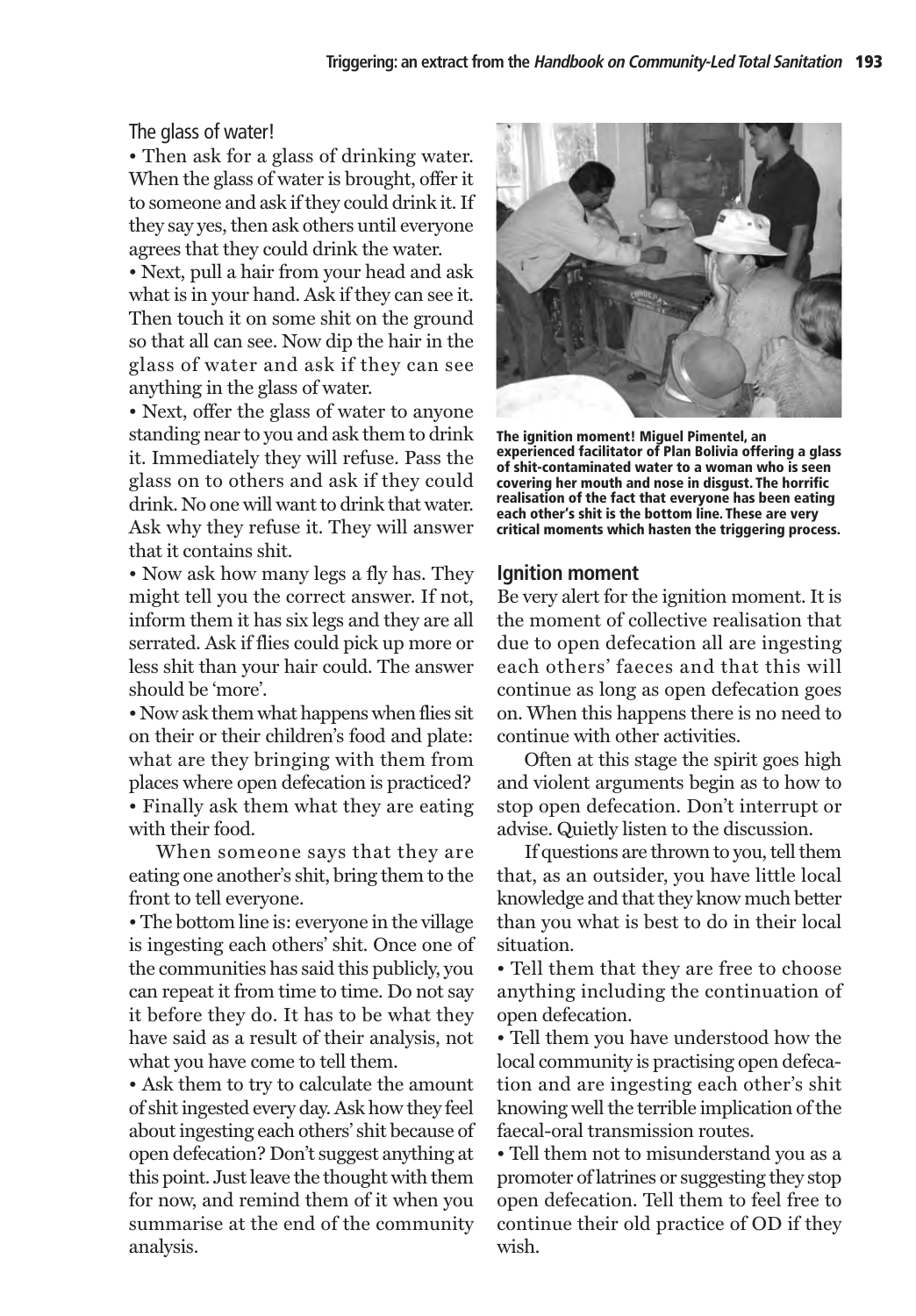194 **participatory learning and action 61 · Kamal Kar with Robert Chambers** 



• At that point some might say they do not want to continue. Ask why? The usual reply is that latrines are too costly to build. Ask what a normal latrine should cost, and what would be the minimum cost. Common answers are US\$100–US\$250 or more. Tell them about low cost latrines constructed elsewhere, and that one can be constructed for only US\$3–US\$4. Most will not believe this. Ask them if really interested to raise their hands.

• If they do so, explain with detail on chart paper on a wall. Quickly draw a simple pit latrine. (Do not take a drawing with you, but draw it on the spot). Ask how much that would cost and how difficult it would be to construct a similar direct pit latrine? Let them know that this was not your design, but one developed by poor people in one of the poorest countries of the world. You could also share experiences of other

communities who have taken up total sanitation and have achieved success.

• Ask them the cost. They may say even less than you have said, and that they will go ahead and do it. Ask them to raise hands, and then record their names on a sheet.

**DO NOT** prescribe models of latrines. Remember that the central idea of CLTS is not to prescribe the best and most durable model of latrine to the community at first, but to initiate local action for communities to look for their own alternatives to open defecation.

**DO NOT** worry if no one talks about starting any local action then and there. In that case thank them again and tell them that you will record them as a village where people are willing to continue open defecation and eating one another's shit (see 'Damp matchbox' below). Do not feel that you have somehow failed. You have probably started a process.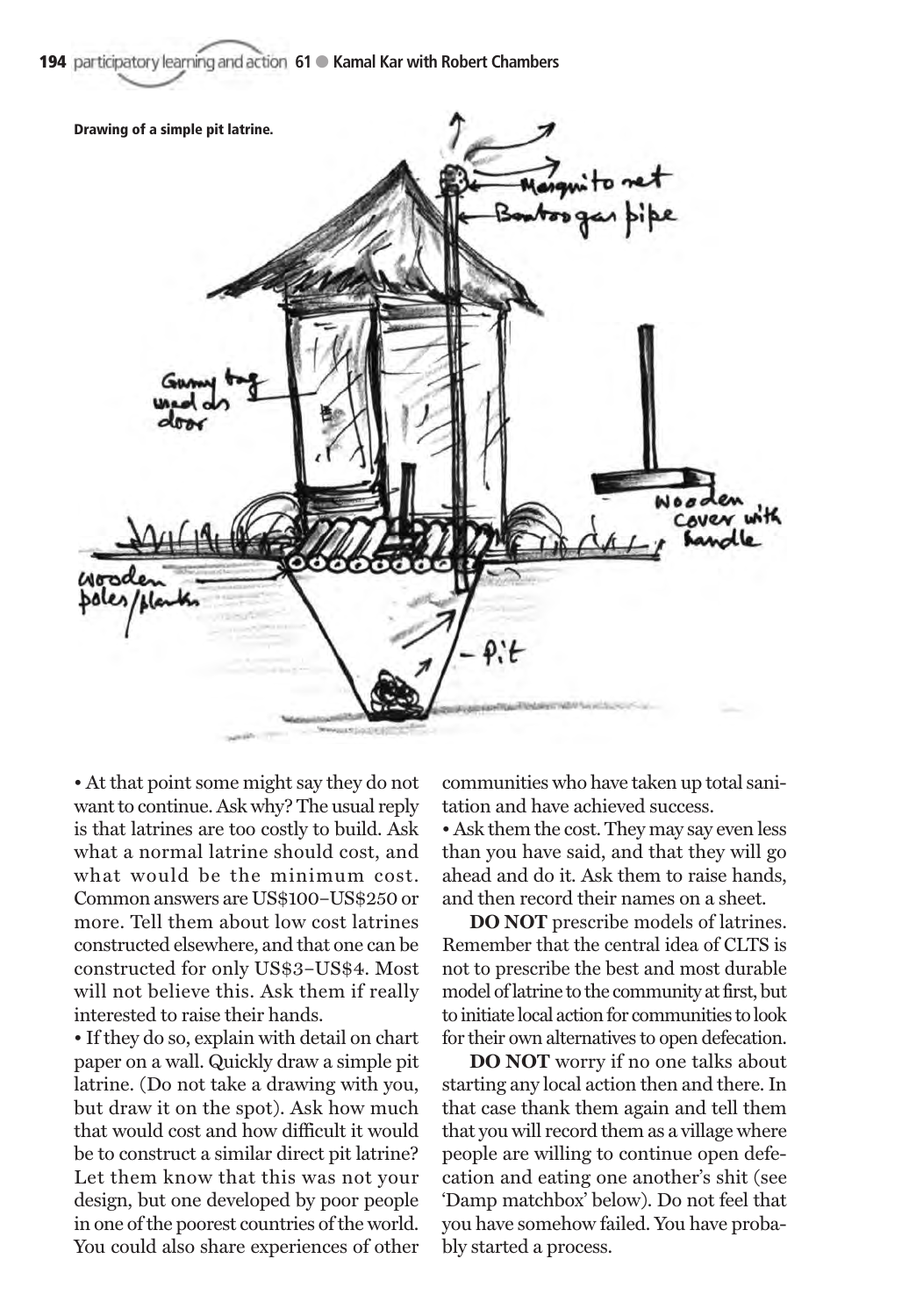# **Some tips and ideas**

• **Lift a child.** Look for and lift up a small child playing on the ground or eating something with flies on it. Ask whose child it is. Is it the child's fault that it is ingesting dirt and shit? Whose fault is it then that the child has to live in a filthy environment? Is it right that the children in this village should grow up like this? Parents who do not want your children to live like this, please raise your hands.

• **Cover up fly-infested shit.** If there is shit with flies on it, cover it with soil. The flies should then go away.

• **Mirror.** After realising that they are eating one another's shit, and sharing their feelings with others, the faces of women and men change radically to show disgust and unhappiness. When this happens present a mirror to some of the better dressed women to look at their faces. Many will refuse.

• **Shit, food and flies.** During a defecation area transect in Solan District of Himachal Pradesh in India in May 2006, a daring woman participant, Smt. Nina Gupta, picked up raw human shit on a thin stone slab and brought it to the meeting place around the map. The people accompanying her on the transect walk were stunned to see this and followed her to the map. She then asked someone to bring a plate of rice which she placed near the shit. Within no time many flies gathered on the shit and the rice and moved between them. People watched with struck silence and two women started vomiting. A stray dog came, attracted by the smell of the shit. No further explanation or comment was required. People said that because of OD they were eating one another's shit. Since then this has become a common practice in triggering.

#### • **Be humorous in a fun and teasing way, for example:**

• Apologise several times during the process. Stand with folded hands. Beg not to be misunderstood as a sales agent of toilets or someone from the government or an NGO trying to persuade them… 'We are not here to tell you to stop open defecation or to construct latrines. You must feel free to continue OD as you have for generations.'

• If people then ask why you are there, say, 'We are here to learn'. After a few exercises, say 'We have learnt a lot…' and summarise the learning – volume of shit, medical expenses etc. After each participatory analysis it is important to document the main findings (e.g. amount of shit deposited in the open in a day, month, year, total amount of money going out of the village per year etc.) on a large chart paper in front of the gathering. Best if these are written by a member of the community and read out to all. Ask, 'Whose analysis and findings were these?'

• After shit, food and flies, when the flies are hovering between the shit and food, say 'Don't worry. There are two sorts of flies. The kind of fly that sits on human shit does not come on food or water.' People might refuse to accept that.

• When people have realised what they are doing, say 'Never mind. By all means continue to eat one another's shit.'

• Tell a humorous story. A Hindi example is about a pig that does good deeds on earth, goes to heaven, is fed very good food, but asks to be able to go back to its normal and preferred diet of shit. The poor pig is bitterly disappointed. Shit is not available in heaven.

• Invent and share your own ideas, experiences, jokes and stories.

# **Dealing with different responses**

The above is a common pattern. But community responses differ widely. There are actions you can take to fit different responses. These can be divided into four categories according to intensity, as seen in Figure 1.

# Suggested responses

Your appropriate response also differs. Here are some suggestions.

Actions on the same day after the triggering process

Note that some actions are taken in two or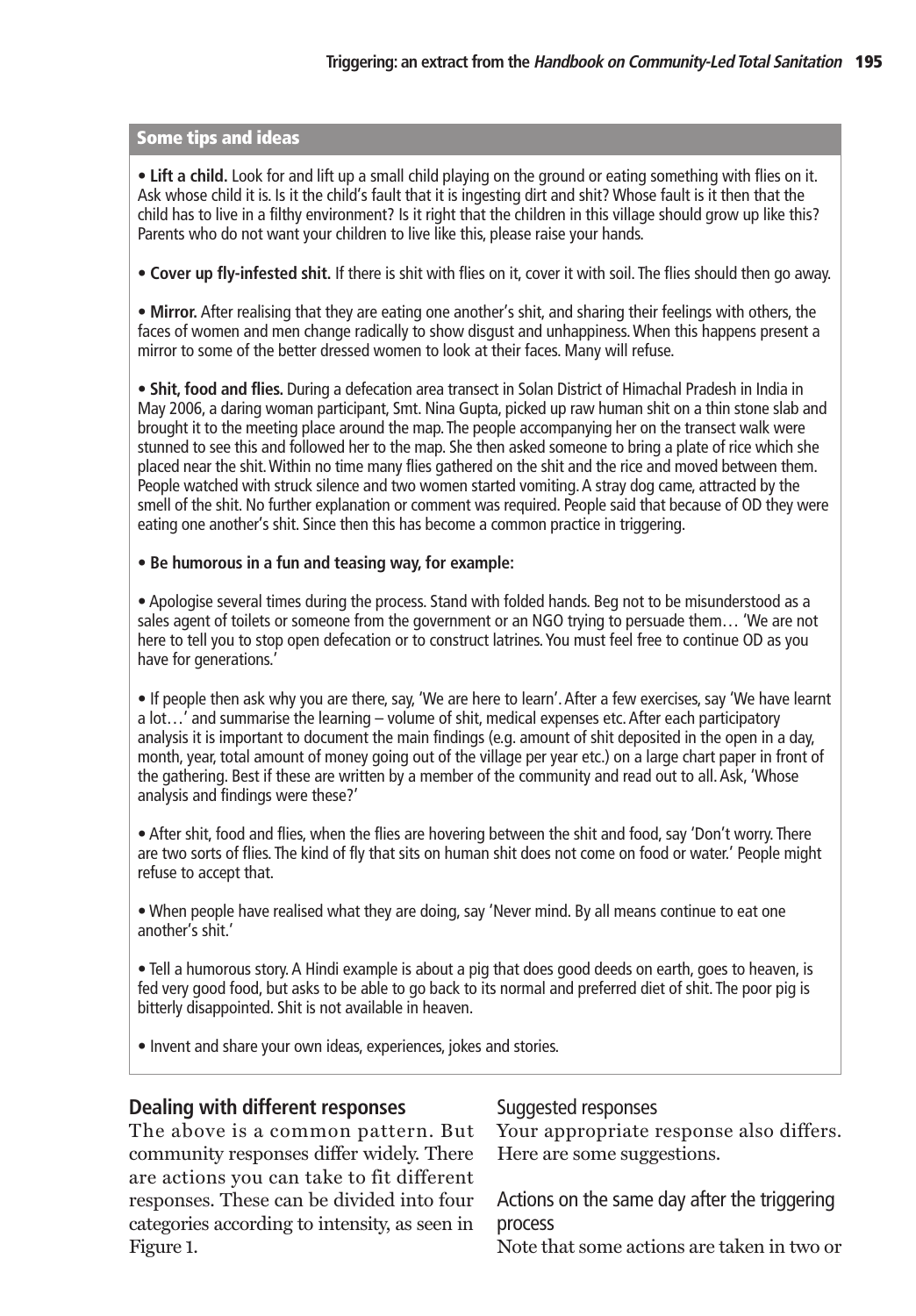196 **participatory learning and action 61 · Kamal Kar with Robert Chambers** 



more situations, and some are elaborated in the section on post-triggering.**<sup>2</sup>** Remember that when natural leaders (NLs) are in action as 'community consultants' and triggering CLTS in villages other than their own, actions might vary greatly from what we generally do. In many cases the NLs come and stay in OD villages for a week or so until the village is declared ODF or has made a considerable progress towards ODF status. There are examples where consultant NLs, both men and women, have visited new villages, and, after seeing huge accumulations of shit there, they have declared that they wouldn't eat until they construct one simple pit latrine for his/her own use and demonstrate it to all villagers. In such cases a lot can happen spontaneously because the NLs stay in villages sharing accommodation with the insiders.

Matchbox in a gas station

Where the entire community is fully ignited and all are prepared to start local action immediately to stop open defecation.

• Share and explain about low and moderate cost toilet options including the sources of their availability (as above).

• Facilitate an action plan with dates for completion and formation of a community committee.

• Facilitate the drawing up of a list of people willing to construct toilets mentioning the date and week when they will complete.

• Decide a mutually agreed date for a follow-up visit.

• Facilitate the start of community monitoring using the social map drawn by the community (a ground map needs to be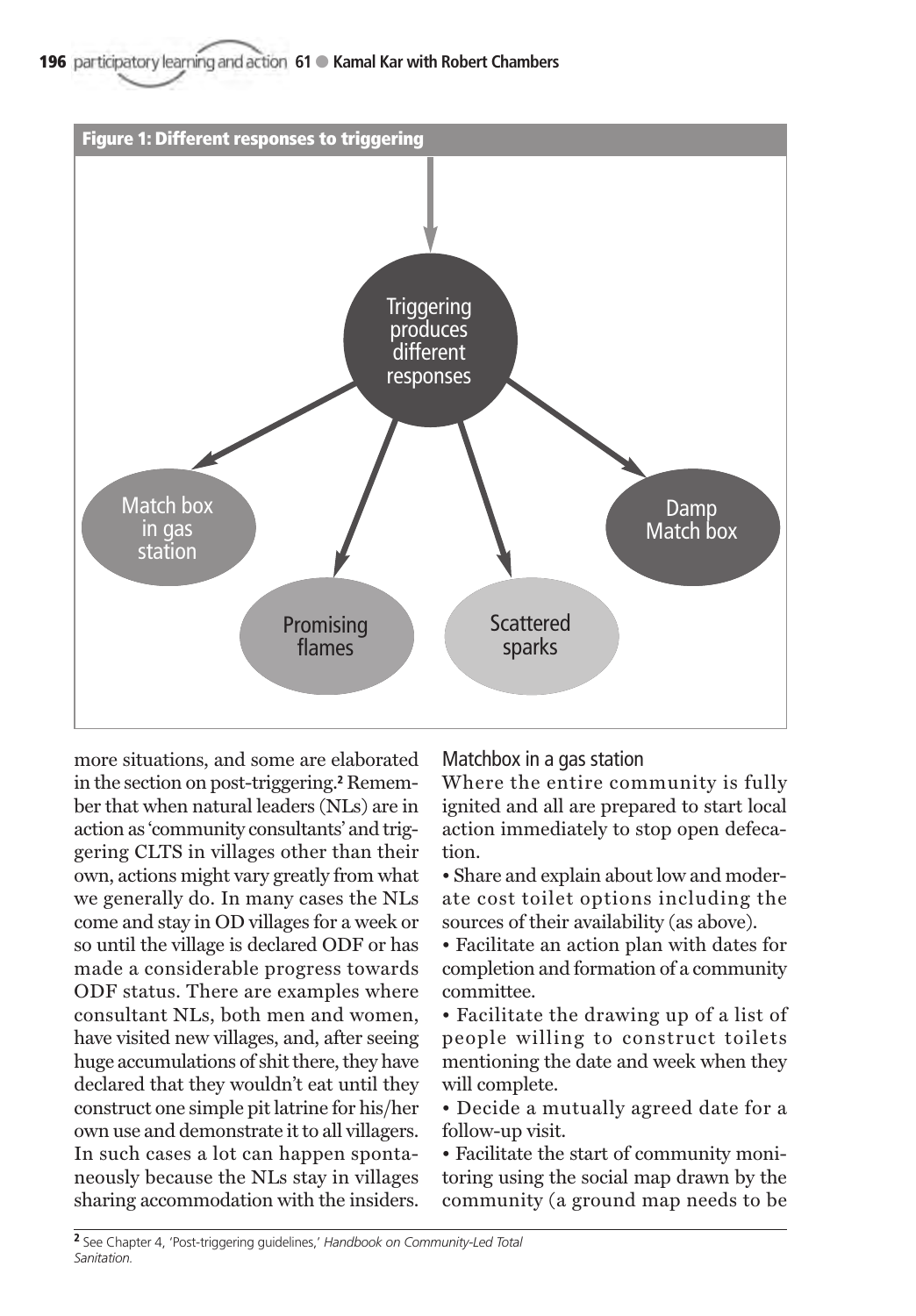redrawn on a big chart and displayed where all can see).

• Find someone from the community to be the link person with suppliers of pans and sanitary hardware. In very remote locations, ask community's suggestions on developing market links and how they could access low-cost and improved hardware?

• Leave behind vials for testing water contamination (see below).

• Aim for local self-reliance with local linkages and leadership so that you can soon withdraw. Do not let your presence induce dependence or inhibit local innovation and action.

# Promising flames

Where a majority has agreed but a good number are still not decided.

• Thank them all for the detailed analysis of the sanitary profile of the village and seek their permission to leave.

• If someone from the community agrees to initiate local action, bring the person up front and encourage him or her to share their thoughts with the rest of the community as to how he or she is going to initiate the construction of latrines.

• Ask everyone if they are interested to know how other communities have built low cost latrines.

• If all agree by raising hands, draw and explain a simple direct pit latrine using locally available low cost materials (as above).

• Facilitate action planning, with a weekly list of commitments for toilet construction and dates for completion.

• Decide mutually agreed dates for a follow-up visit.

• Facilitate the start of community monitoring using the social map drawn by the community.

• Find someone from the community to be the link person with suppliers of pans and sanitary hardware. In very remote locations, ask community's suggestions on developing market links and how they could access low-cost and improved hardware?

• Leave behind vials for testing water contamination.

• Aim for local self-reliance with local linkages and leadership so that you can soon withdraw. Do not let your presence induce dependence or inhibit local innovation and action.

# Scattered sparks

Where the majority of the people are not decided on collective action, and there are many fence-sitters, and only a few have started thinking about going ahead.

• Thank them for the detailed analysis and tell them not to misunderstand you as a promoter or salesperson of latrines or toilets. Tell them to continue their age-old practice.

• Ask how many of them by raising hands are going to defecate in the open tomorrow morning.

• Tell them that you are leaving the village knowing that there are people there who decisively want to continue to eat each others' shit.

• Seek their permission to take a photograph of the group with all with hands raised to say that they will continue open defecation. At this moment people usually vehemently object to the photograph. If anyone disagrees, allow time for confusion and discussion. Generally, within a short time, those willing to stop open defecation can be asked to raise their hands. This then influences the rest to raise their hands as well. Then ask again if you can take a photograph of all those willing to stop, with their hands raised.

• At this stage identify any who have decided to initiate local action and stop open defecation. Bring them in front of the gathering and ask all to applaud them.

• Fix an early date to return when others who may not be present can be there, for a further round of ignition.

• Leave behind vials for testing water contamination (see below).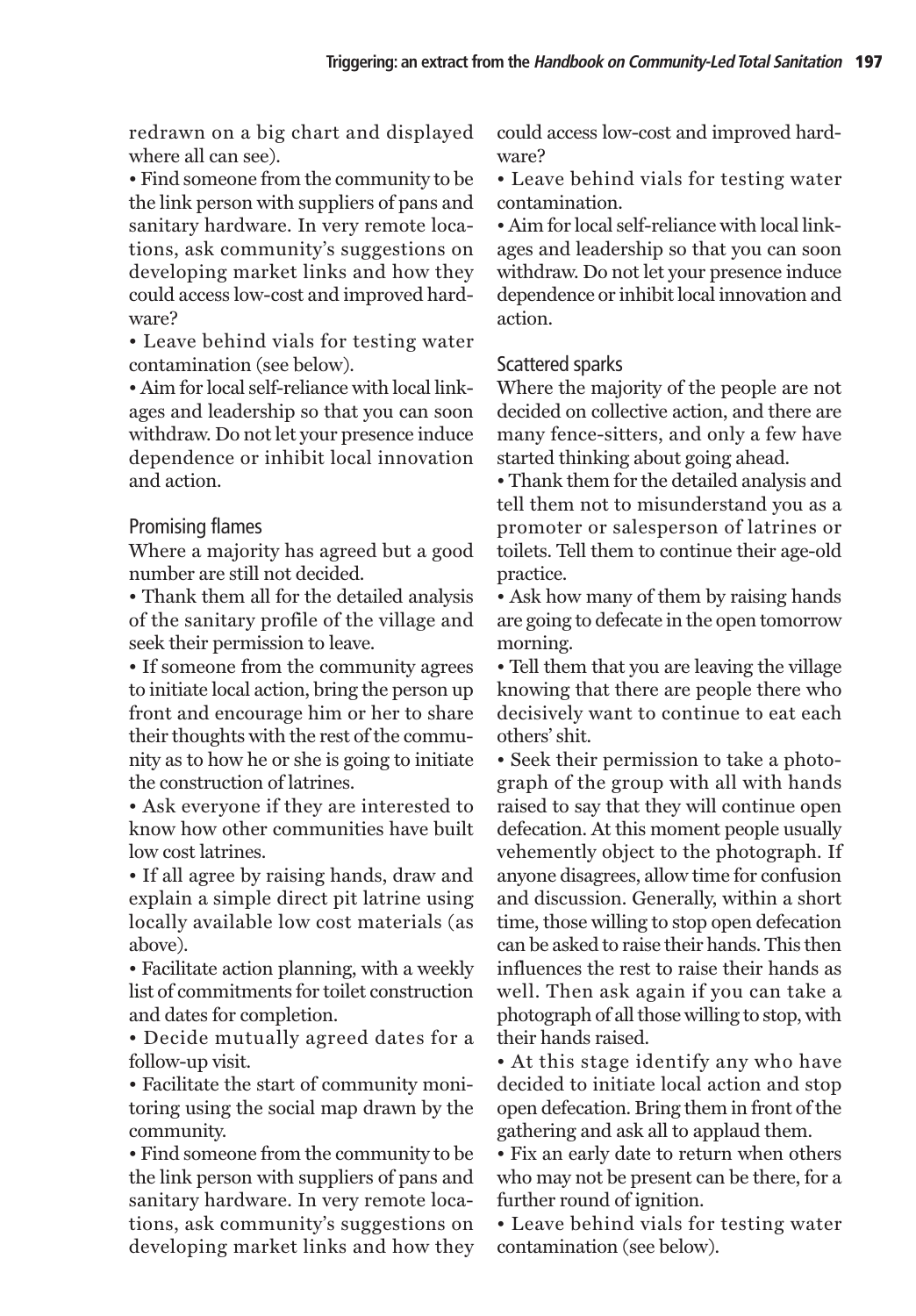198 **participatory learning and action 61 · Kamal Kar with Robert Chambers** 



# Damp matchbox

Where the entire community is not at all interested in doing anything to stop open defecation.

• Thank them all and leave. Do not pressurise.

• Tell them that you are surprised to know that they are knowingly ingesting one another's shit and are willing to continue to do so.

• Judge whether to ask if you can take a photograph of the community.

• Leave with them vials to test for water contamination (see below).

• Just before leaving ask if they would be interested to visit a nearby community or village where OD has been made history by the community themselves.

• Lastly, and with prior apologies, you can tell them a culturally appropriate, shocking but funny story if you know one.



**School girls in a Tanzanian village in action during a CLTS triggering session. Young adolescent girls are those affected the worst by the effects of open defecation. If facilitated properly they often take urgent action in stopping OD. Senior school girls in Bangladesh said that they were not late to school any more because they had latrines. Before CLTS they had to wait around the bush for an opportune moment when no men were around. They couldn't wake up before sunrise as their mothers did.**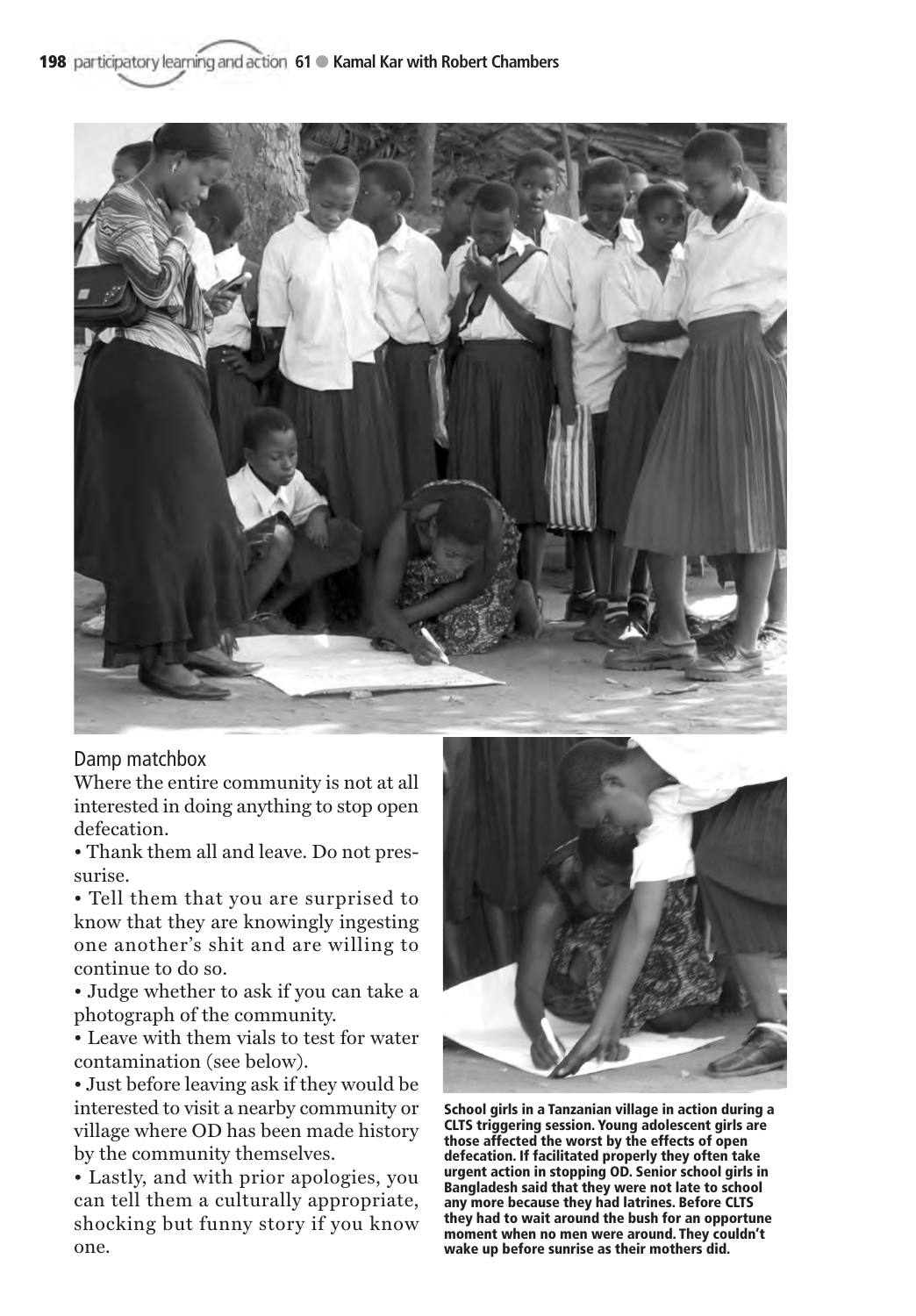#### **Testing for contamination**

Whatever the response, leave the community with some of the small glass vials of hydrogen sulphide (H2S) that are available in markets. In some places in India it is known as Aquacheck, available for 50 cents (US\$ equivalent). There could be different commercial names for such H2S vials available in different countries. Regarding availability of such vials, enquiries may be made at Water Testing laboratories or with chemists or drugstores. At the end of the triggering, ask the community to fill vials with water from their drinking water sources, following the instructions on the bottle, including prompt closure and wrapping with adhesive tape sticker noting the time of collection and source. Tell them to keep the bottle away from sunlight and at room temperature – 25-35 degrees Celsius for 24-48 hours, or, in colder places, in a clothing pocket. If not fit for drinking the water will turn black, indicating faecal contamination. The community can keep the bottles themselves. After use, the bottles should be broken and buried.

# **Facilitating the community's plan of action (on the day of triggering)**

The process of planning should concentrate on immediate positive action plans. Activities might include:

• Put up a flip chart and encourage early action-takers to come and sign up.

• As they come, give them a big clap, and say that they are leaders for a clean future.

• Find out their well-being status, and praise them especially if they are poor.

• Keep them standing in front of the crowd.

• Do the same with any who come forward as donors.

• Take a photograph of the group as those who are going to transform the community's environment.

Facilitate the formation of a sanitation committee. Write up the names of the committee. Ask how long before they will stop OD totally. If the answer is more than

2-3 months, ask if 60-90 days of ingesting each others shit is acceptable. The response may be to share toilets and dig pits to cover shit almost at once.

Identify 2-4 potential natural leaders from this process.

Inform them if there is to be a followup sharing workshop, and what to prepare for it – transferring the ground map onto paper, listing the community members who want to start immediately, a sketch of their own low cost design using local materials, progress since triggering. Invite women, children and men NLs to the sharing workshop. Before leaving ask the NLs to rehearse slogans against OD to be chanted by children. Initiate action by children at once, accompanying the outsiders as they leave.

Tell people about other actions by nearby communities and what they are doing. If the community is the first in an area, stress the recognition they will receive, and the chance of a special celebration if they become ODF.

Caution: Don't make any commitment of benefits.

# **Community mapping for monitoring**

When triggering leads to 'matchbox in a gas station' or 'promising flames', leave behind large sheets of paper, tape and coloured markers for transferring the ground map, writing the names of the newly formed committee members, the community plan for achieving ODF status and names of those decided to start digging pits immediately or next day/week. Encourage redrawing by community members of the map from the ground onto the sheets of paper taped together to be large enough to be seen by a small crowd. The map should be in a public place and protected from the elements or spoilage. It can be marked with the sanitation status of every household and kept up to date to show progress.